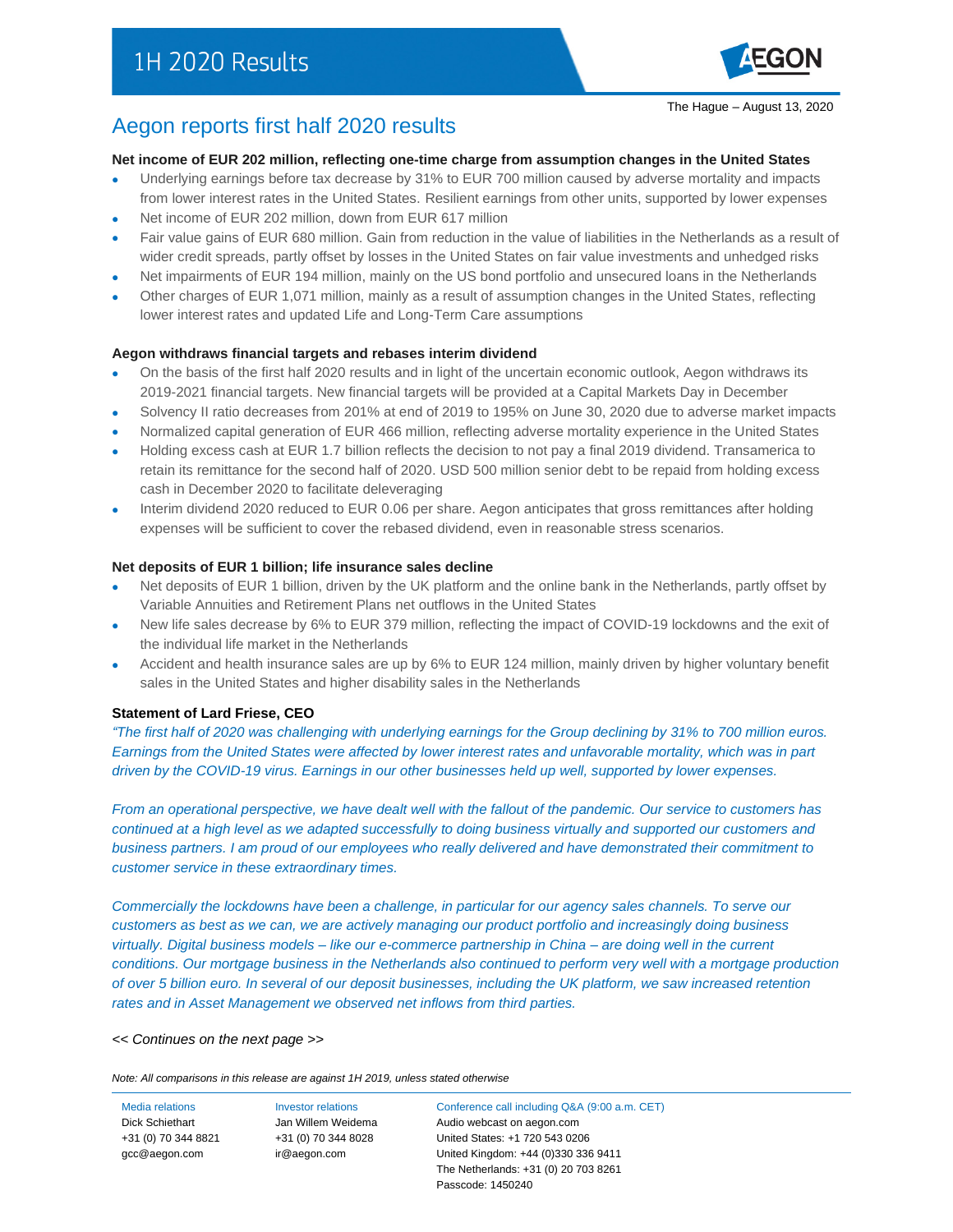

*In the middle of the pandemic, I was appointed as CEO of Aegon. It is my ambition and that of my management team to transform Aegon into a more focused, high-performing group with a balanced portfolio of businesses that is generating reliable free cash flows and delivering sustainable and attractive shareholder returns. I realize this is not where the company is today and it will take time to get there.*

We are focusing on four areas to achieve this ambition: strengthening the balance sheet, creating a more disciplined *management culture, improving efficiency, and increasing our strategic focus. We have started to take actions along these lines and more will follow in the period ahead.*

*Aegon's capital position is, overall, satisfactory, as demonstrated by our Solvency II and RBC ratios. However, significant uncertainty remains on the economic impact of the COVID-19 pandemic going forward. And we expect continued adverse mortality experience in the second half of 2020, as the number of daily infections in the US remains high. This contributed to our decision to let our US business retain their planned second half year remittance to the Group. In addition, we believe that our leverage and the volatility of our capital ratios are too high. We will therefore take action to strengthen the balance sheet, reduce leverage and improve the company's risk profile to reduce volatility.*

*In this context, we announce several steps today. First, we will retain the final dividend for 2019. Second, we are rebasing the interim dividend from a level of 15 cents per share last year to 6 cents for 2020. We anticipate that this rebased dividend will be well covered by free cash flows, even in reasonable stress scenarios. Going forward, dividends and other means of capital return to our shareholders will be based on a regular assessment of the company's financials, according to customary governance. Third, free cash flow in excess of what is needed to cover shareholder dividends and holding company expenses will, for the time being, be used to reduce leverage and strengthen the balance sheet. Fourth, we have implemented substantial updates for key assumptions in our US business as part of our annual assumption review process.*

*Rebasing shareholder dividends is not a decision we take lightly. We realize that this business should over time be able to produce more than this level of dividend by way of capital return, and we believe that it can. But for now, this is the right level of dividend which allows us to deal with deleveraging, reduce the risk profile of the company, and navigate through the COVID-19 pandemic. We are working on plans to improve the operating performance of the company and increase its free cash flows. Successful execution in the coming years will put the business in a place where it can produce higher levels of capital return from dividends and share buybacks.*

*I am confident that there is ample opportunity for Aegon to create value for its stakeholders as we have strong foundations to build on. Having said that, we currently operate in more than 20 countries and I believe we need to sharpen our strategic focus. This requires disciplined capital allocation and portfolio decisions by concentrating on those countries and business lines where Aegon can create most value. In addition, we need to build a high performance culture where underperformance will be addressed without delay, decisions will be taken timely, a sense of ownership throughout the organization will be fostered and complexity will be reduced to minimize the risk of negative surprises. We will attract new talent to the company to complement our existing internal talent pool. We also need to improve the operating performance and efficiency of the company.*

*We are working on our plans to transform Aegon. I am looking forward to update you on our plans – including our outlook for future dividends – and ambitions for the company during our Capital Markets Day on the 10th of December themed: "Focus. Execute. Deliver".*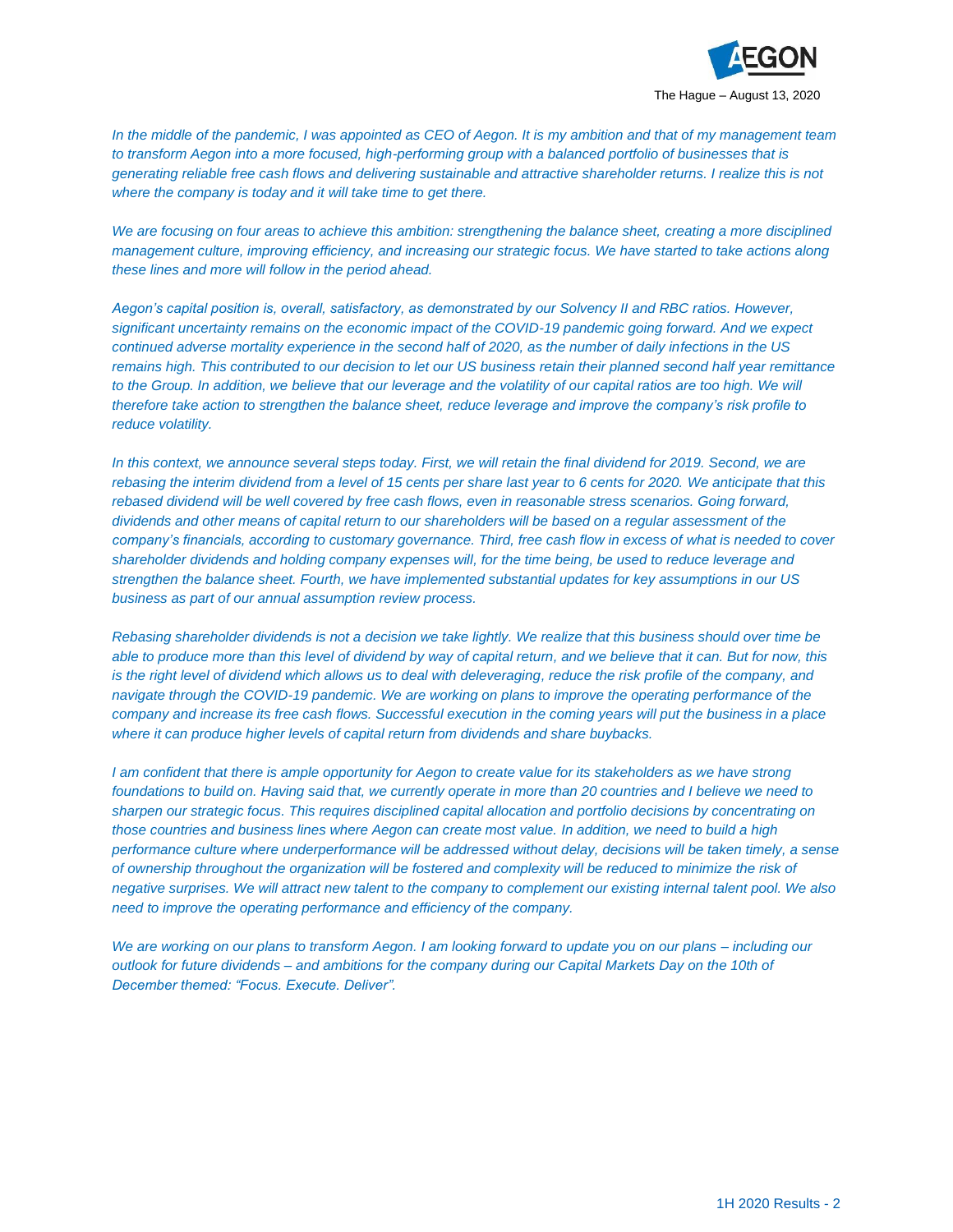

| <b>Financial overview</b>                            |                |                    |                     |                |                      | unaudited                                                                                                      |
|------------------------------------------------------|----------------|--------------------|---------------------|----------------|----------------------|----------------------------------------------------------------------------------------------------------------|
| <b>EUR</b> millions                                  | Notes          | First half<br>2020 | First half<br>2019* | $\%$           | Second half<br>2019* | $\frac{0}{0}$                                                                                                  |
| Underlying earnings before tax                       |                |                    |                     |                |                      |                                                                                                                |
| Americas                                             |                | 264                | 577                 | (54)           | 548                  | (52)                                                                                                           |
| The Netherlands                                      |                | 321                | 328                 | (2)            | 320                  |                                                                                                                |
| United Kinadom                                       |                | 81                 | 70                  | $\mathcal{L}$  | 70                   | $\pi$                                                                                                          |
| International                                        |                | 75                 | 71                  | 6              | 73                   | $\boldsymbol{\mathsf{3}}$                                                                                      |
| Asset Management                                     |                | 71                 | 60                  | $\mathcal{L}$  | 79                   | (10)                                                                                                           |
| Holding and other activities                         |                | (112)              | (98)                | (14)           | (129)                | $\mathcal{B}% _{T}=\mathcal{A}_{T}\!\left( a,b\right) ,\ \mathcal{A}_{T}=\mathcal{A}_{T}\!\left( a,b\right) ,$ |
| Underlying earnings before tax                       |                | 700                | 1,008               | (31)           | 961                  | (27)                                                                                                           |
| Fair value items                                     |                | 680                | (394)               | n.m.           | 168                  | n.m.                                                                                                           |
| Realized gains / (losses) on investments             |                | 16                 | 275                 | (94)           | 131                  | (88)                                                                                                           |
| Net impairments                                      |                | (194)              | (39)                | n.m.           | 17                   | n.m.                                                                                                           |
| Other income / (charges)                             |                | (1,071)            | (93)                | n.m.           | (188)                | n.m.                                                                                                           |
| Run-off businesses                                   |                | 4                  | 8                   | (51)           | 15                   | (73)                                                                                                           |
| Income before tax                                    |                | 135                | 765                 | (82)           | 1,103                | (88)                                                                                                           |
| Income tax                                           |                | 68                 | (148)               | n.m.           | (195)                | n.m.                                                                                                           |
| Net income / (loss)                                  |                | 202                | 617                 | (67)           | 908                  | (78)                                                                                                           |
| Net income / (loss) attributable to:                 |                |                    |                     |                |                      |                                                                                                                |
| Owners of Aegon N.V.                                 |                | 202                | 616                 | (67)           | 908                  | (78)                                                                                                           |
| Non-controlling interests                            |                | $\mathbf{1}$       |                     | 48             |                      | n.m.                                                                                                           |
| Net underlying earnings                              |                | 589                | 831                 | (29)           | 816                  | (28)                                                                                                           |
| <b>Return on equity</b>                              | $\overline{4}$ | 6.5%               | 9.6%                | (32)           | 9.5%                 | (31)                                                                                                           |
|                                                      |                |                    |                     |                |                      |                                                                                                                |
| Commissions and expenses                             |                | 3,378              | 3,180               | 6              | 3,420                | (1)                                                                                                            |
| of which operating expenses                          | 8              | 1,986              | 1,918               | $\sqrt{4}$     | 2,011                | (1)                                                                                                            |
| Gross deposits (on and off balance)                  | 9              |                    |                     |                |                      |                                                                                                                |
| Americas                                             |                | 22,485             | 21,619              | $\overline{4}$ | 18,787               | 20                                                                                                             |
| The Netherlands                                      |                | 7,580              | 6,121               | 24             | 7,086                | $\boldsymbol{7}$                                                                                               |
| United Kingdom                                       |                | 7,295              | 3,602               | 103            | 6,147                | 19                                                                                                             |
| International                                        |                | 163                | 182                 | (D)            | 176                  | (7)                                                                                                            |
| Asset Management                                     |                | 65,043             | 33,481              | 94             | 47,459               | 37                                                                                                             |
| <b>Total gross deposits</b>                          |                | 102,566            | 65,005              | 58             | 79,655               | 29                                                                                                             |
| Net deposits (on and off balance)                    | 9              |                    |                     |                |                      |                                                                                                                |
| Americas                                             |                | (2, 333)           | (3, 471)            | 33             | (25,900)             | 91                                                                                                             |
| The Netherlands                                      |                | 691                | 749                 | (8)            | 696                  | (1)                                                                                                            |
| United Kingdom                                       |                | 2,054              | (2,766)             | n.m.           | (722)                | n.m.                                                                                                           |
| International                                        |                | 82                 | 62                  | 32             | (42)                 | n.m.                                                                                                           |
| Asset Management                                     |                | 395                | 3,241               | (88)           | 3,600                | (89)                                                                                                           |
| Total net deposits excluding run-off businesses      |                | 889                | (2, 184)            | n.m.           | (22, 367)            | n.m.                                                                                                           |
| Run-off businesses                                   |                | 63                 | (467)               | n.m.           | (112)                | n.m.                                                                                                           |
| Total net deposits / (outflows)                      |                | 952                | (2,651)             | n.m.           | (22, 479)            | n.m.                                                                                                           |
| <b>New life sales</b>                                | 2,9            |                    |                     |                |                      |                                                                                                                |
| Single premiums                                      |                | 603                | 705                 | (14)           | 975                  | (38)                                                                                                           |
| Recurring premiums annualized                        |                | 319                | 334                 |                | 358                  |                                                                                                                |
| Total recurring plus 1/10 single                     |                | 379                | 405                 | (5)<br>(6)     | 456                  | (11)<br>(17)                                                                                                   |
|                                                      |                |                    |                     |                |                      |                                                                                                                |
| <b>New life sales</b>                                | 2,9            |                    |                     |                |                      |                                                                                                                |
| Americas                                             |                | 185                | 200                 | (8)            | 219                  | (15)                                                                                                           |
| The Netherlands                                      |                | 47                 | 52                  | (10)           | 84                   | (43)                                                                                                           |
| United Kingdom                                       |                | 19                 | 21                  | (9)            | 20                   | (4)                                                                                                            |
| International                                        |                | 128                | 131                 | (3)            | 133                  | (4)                                                                                                            |
| Total recurring plus 1/10 single                     |                | 379                | 405                 | (6)            | 456                  | (17)                                                                                                           |
| New premium production accident and health insurance |                | 124                | 117                 | 6              | 113                  | $\pmb{\mathcal{D}}$                                                                                            |
| New premium production property & casualty insurance |                | 59                 | 65                  | (9)            | 64                   | (8)                                                                                                            |
|                                                      |                |                    |                     |                |                      |                                                                                                                |
| Market consistent value of new business              | 3              | 107                | 270                 | (60)           | 194                  | (45)                                                                                                           |

Market consistent value of new business<br>\* Amounts have been restated to reflect the voluntary change in accounting policies related to deferred cost of reinsurance<br>(DCoR) adopted by Aegon effective January 1, 2020. For the

| Revenue-generating investments & Employee numbers                    |          |          |               |          |                     |
|----------------------------------------------------------------------|----------|----------|---------------|----------|---------------------|
|                                                                      | June 30, | Dec. 31, |               | June 30, |                     |
|                                                                      | 2020     | 2019     | $\frac{0}{0}$ | 2019     | $\frac{0}{0}$       |
| Revenue-generating investments (total)                               | 883,129  | 897.671  | (2)           | 871,648  |                     |
| Investments general account                                          | 159,530  | 146,750  | 9             | 144,311  | $\boldsymbol{\eta}$ |
| Investments for account of policyholders                             | 212,926  | 226,374  | (6)           | 213,137  |                     |
| Off balance sheet investments third parties                          | 510,673  | 524,547  | (3)           | 514,200  | (1)                 |
|                                                                      |          |          |               |          |                     |
| <b>Employees</b>                                                     | 23,536   | 23,757   | (1)           | 25,943   | (9)                 |
| of which agents                                                      | 4,853    | 4,852    |               | 6,878    | (29)                |
| of which Aegon's share of employees in joint ventures and associates | 4,906    | 5,162    | (5)           | 7.070    | (31)                |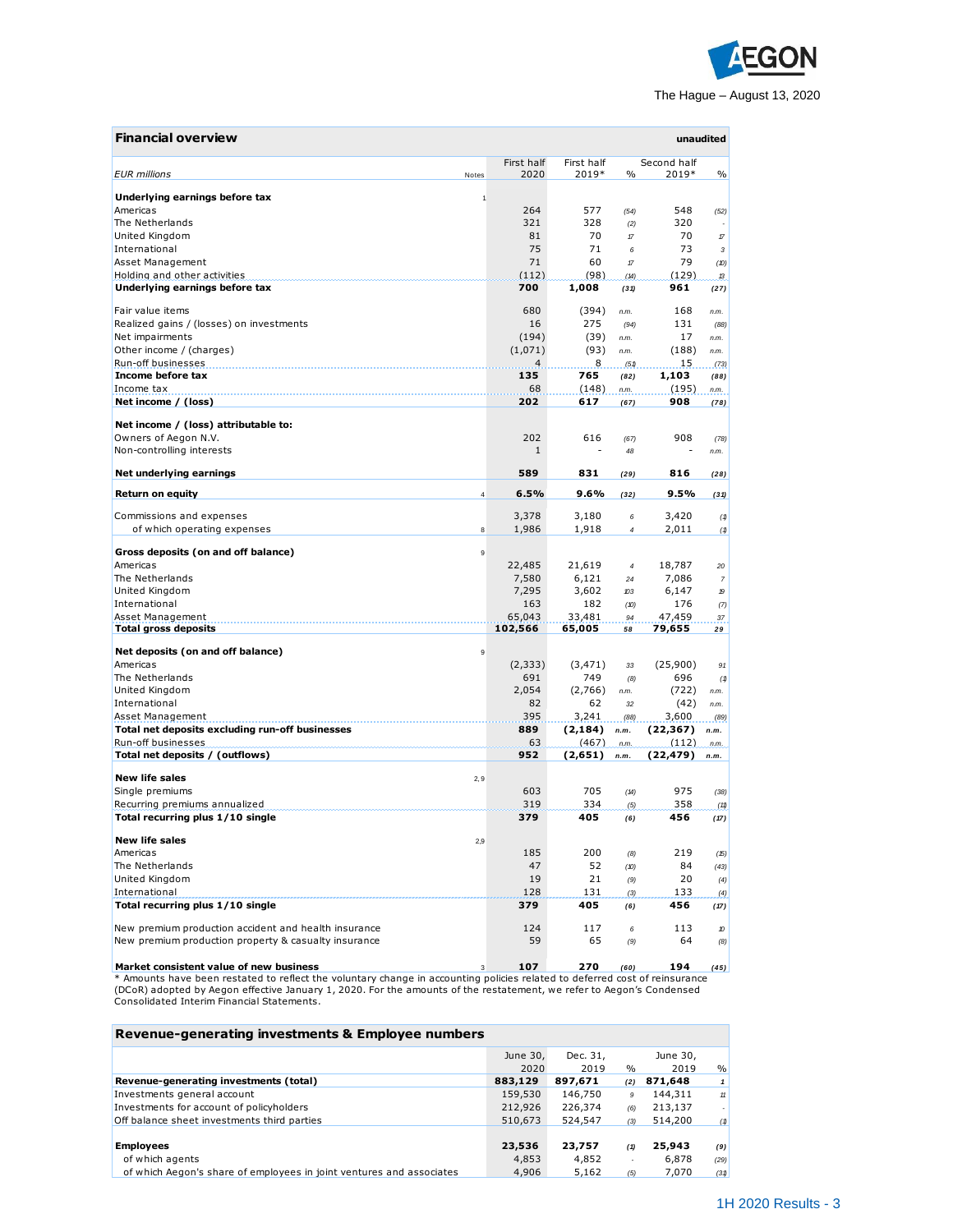

# Financial highlights

#### **Underlying earnings before tax**

Aegon's underlying earnings before tax decreased by 31% compared with the first half of 2019 to EUR 700 million. This was largely caused by lower earnings in the United States, which were only partly offset by higher earnings in the United Kingdom, International and Asset Management.

Underlying earnings before tax from the Americas decreased by 54% to EUR 264 million. This was largely caused by EUR 150 million adverse mortality experience in Life compared with EUR 52 million in the first half of 2019, due to large claims at older ages in universal life products and elevated claims in most other products. EUR 34 million of these claims can specifically be attributed to COVID-19 as a direct cause of death. Aegon believes part of the remaining adverse mortality experience is likely attributable to the pandemic as well. Life earnings were also affected by EUR 97 million unfavorable intangible adjustments from lower interest rates and asset portfolio changes, and EUR 16 million adverse persistency in Life. Furthermore, earnings declined in Retirement Plans and Variable Annuities due to net outflows and one-off expenses, while Fixed Annuities earnings declined due to lower investment income. This was only partly offset by better Accident & Health earnings, which benefitted from favorable morbidity experience of EUR 55 million, of which the closed block in Long-Term Care contributed EUR 32 million from increased claims terminations due to higher mortality.

Aegon's underlying earnings before tax in the Netherlands decreased by 2% to EUR 321 million. This was driven by lower Life earnings, mainly reflecting the negative impact from a change in the treatment of longevity and mortality results in underlying earnings, as well as higher reinsurance costs following the longevity reinsurance transaction in December 2019. This was partly offset by lower operating expenses due to lower pension costs for own employees, and expense savings in the Service business.

Underlying earnings before tax from the United Kingdom increased by 17% to EUR 81 million, largely as a result of higher fee income due to the continued growth of platform assets, as well as better Protection earnings and expense savings.

International's underlying earnings before tax increased by 6% to EUR 75 million, reflecting higher earnings in Spain & Portugal, driven by a better technical result due to fewer health insurance claims because of the lockdown related to the COVID-19 pandemic. The sale of the loss-making variable annuity joint ventures in Japan, which closed in January 2020, also contributed to the earnings increase. This was partly offset by lower earnings at TLB, Aegon's high-net-worth business in Asia, mainly caused by less favorable mortality claims experience.

Underlying earnings before tax from Aegon Asset Management were up by 17% to EUR 71 million. This increase was the result of a strong performance in Aegon's Chinese asset management joint venture Aegon Industrial Fund Management Company (AIFMC), more than offsetting an earnings decrease from Aegon's Global Platforms.

The result from the Holding declined to a loss of EUR 112 million, reflecting a change in recognition of interest expenses as a result of refinancing activities. Interest expenses for the USD 925 million Tier 2 securities issued on October 16, 2019 are reported through the income statement, while the interest expenses for the USD 1 billion grandfathered Tier 1 perpetual capital securities redeemed on October 24, 2019 were recognized directly through equity, until the announcement of the redemption. This led to an unfavorable impact on underlying earnings of EUR 21 million, even though the refinancing resulted in EUR 15 million lower coupons on an annualized basis.

#### **Net income**

Net income decreased by 67% to EUR 202 million from EUR 617 million in the first half of last year, as higher Other charges, lower realized gains on investments and higher impairments were only partly offset by higher results on fair value items.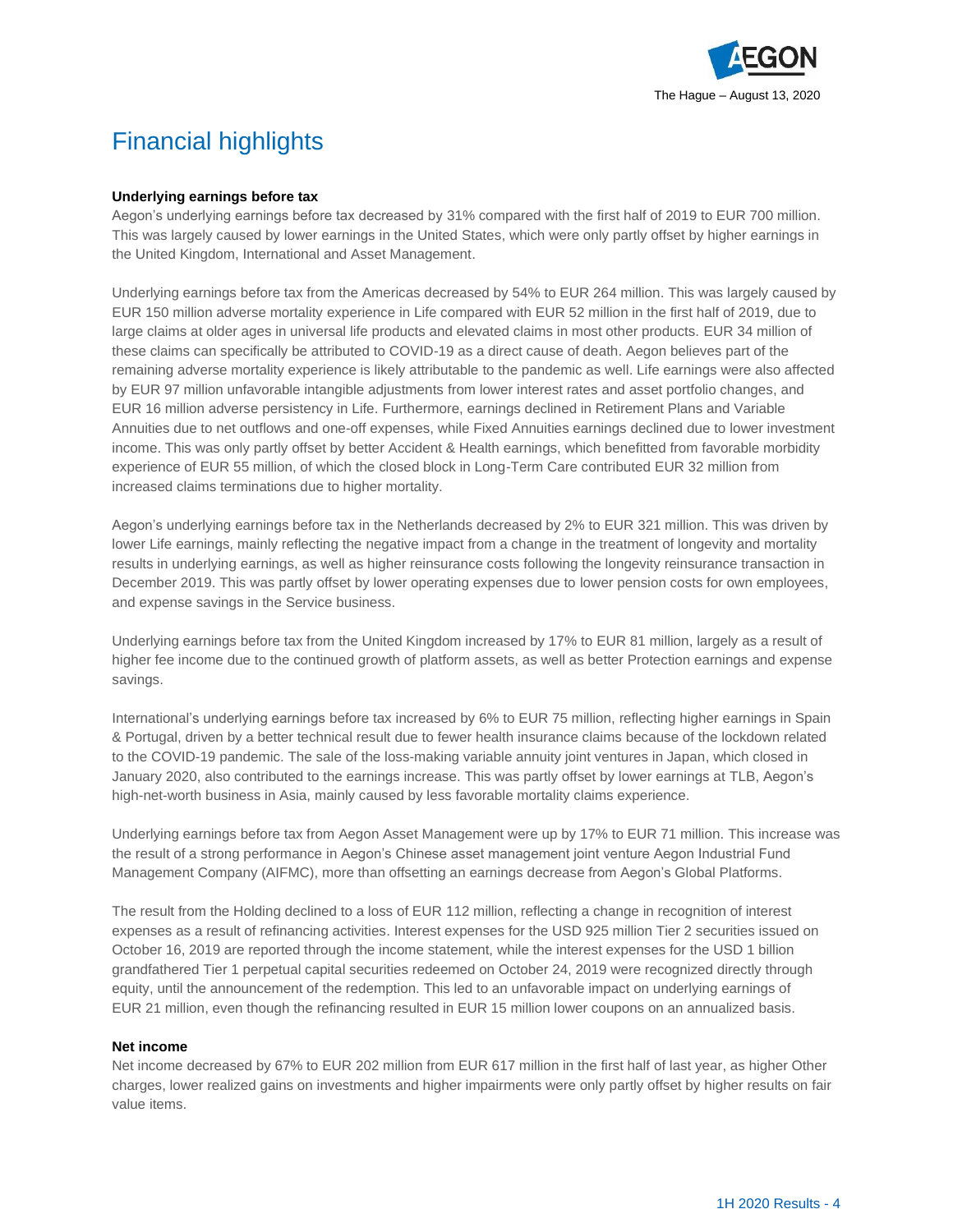

#### *Fair value items*

The gain from fair value items amounted to EUR 680 million in the first half of 2020.

In the Americas, fair value items amounted to a loss of EUR 760 million. This primarily reflected a loss on fair value investments and unhedged risks. Hedges were effective for the targeted risks. The loss on hedges without an accounting match was driven by the macro equity hedge net of reserve movements, as well as unhedged risks and unhedged volatility in the Indexed Universal Life hedge program. The loss on fair value hedges with an accounting match was mainly due to unhedged risks as a result of the significant decline in interest rates and increase in volatilities associated with the COVID-19 pandemic.

The fair value items in the Netherlands were a gain of EUR 1,380 million. This was the result of a EUR 401 million gain on the guarantee provision, mainly due to an increase of the own credit spread used to discount liabilities, and a EUR 961 million gain on interest rate hedges. This gain was driven by lower interest rates and was an offset against the negative impact of low interest rates on the LAT deficit. Despite the significant impact of lower interest rates, the LAT deficit increased by only EUR 44 million in the first half of 2020, as an increase in the illiquidity premium led to a significant decrease of the fair value of IFRS insurance liabilities.

Fair value gains in the United Kingdom totaled EUR 89 million, largely the result of gains on equity and interest rate hedges to protect the solvency position and fee income.

#### *Realized gains on investments*

Realized gains on investments amounted to EUR 16 million, reflecting normal trading activity.

#### *Net impairments*

Net impairments amounted to a loss of EUR 194 million. This was primarily caused by impairments in the Americas on bonds – mainly in the energy sector – and on the unsecured loan portfolio in the Netherlands.

#### *Other charges*

Other charges of EUR 1,071 million were largely caused by assumption changes.

Assumption updates in the Americas led to charges of EUR 834 million. This reflects a charge of EUR 477 million for the lowering of the long-term interest rate assumption from 4.25% to 2.75% and the corresponding adjustment of the separate account bond return assumptions. Non-economic assumption changes resulted in a charge of EUR 358 million, mainly related to Universal Life premium persistency and an increase of mortality rate assumptions, as well as a halving of the morbidity improvement assumption for Long-Term Care from 1.5% to 0.75% per year for the next 15 years. These assumption changes negatively impact underlying earnings by approximately EUR 18 million per quarter on a recurring basis.

Restructuring charges totaled EUR 118 million. The Netherlands incurred EUR 48 million restructuring charges for various initiatives to make the organization more efficient and effective, as well as expenses to ensure compliance with anti-money laundering regulation. In the United Kingdom, EUR 33 million restructuring charges were related to the agreement with Atos for administration services in the Existing Business, and for the Cofunds integration. The Americas reported EUR 31 million restructuring charges related to the operations administration partnerships with TCS and LTCG.

Other charges also included a EUR 53 million provision for a settlement of class action litigation related to monthly deduction rate adjustments on certain universal life policies in the United States, as well as EUR 61 million IFRS 9 / 17 project costs in the Holding. This was partly offset by a EUR 53 million gain on the sale of Aegon's stake in joint ventures in Japan.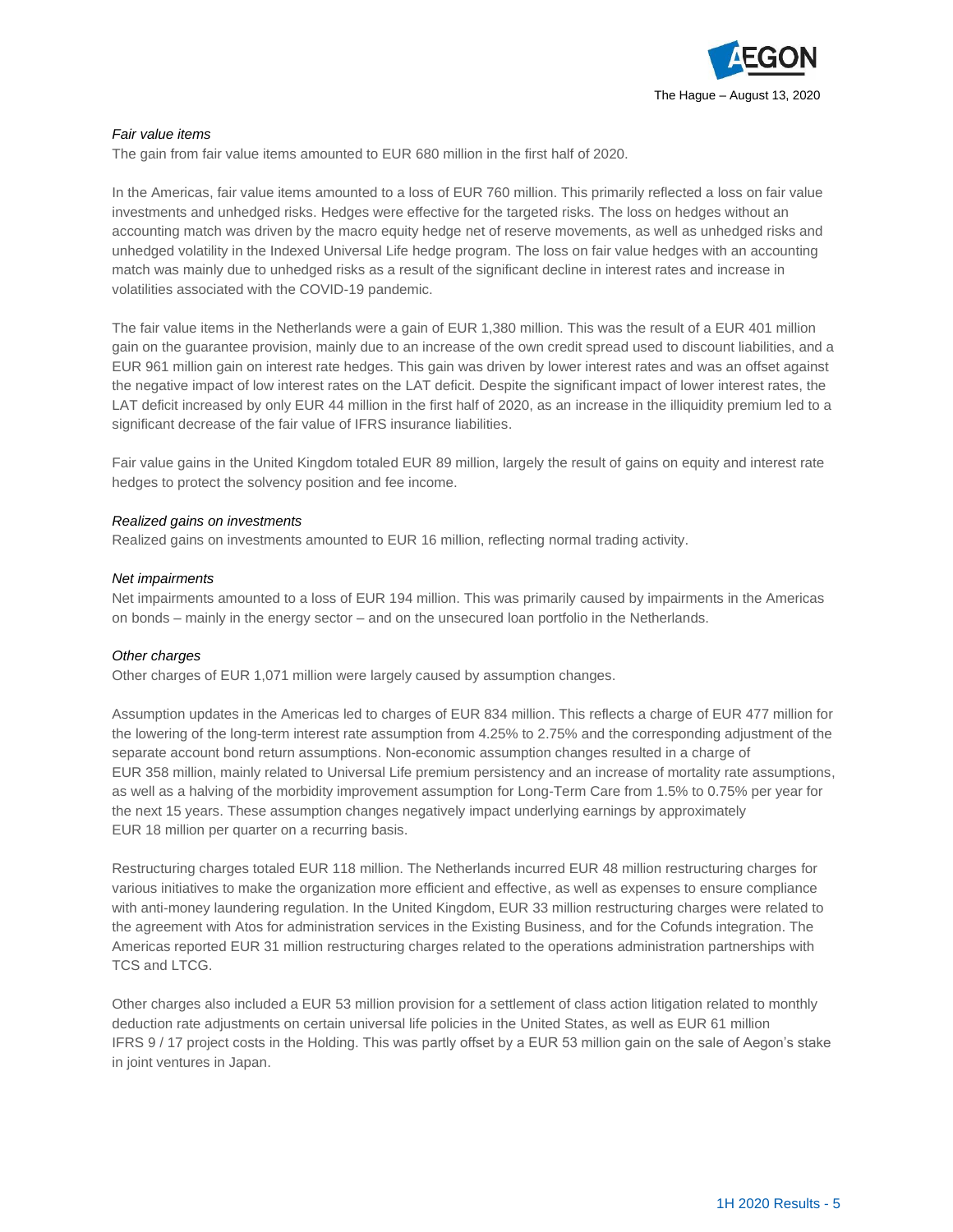

#### *Income tax*

Income tax was a benefit of EUR 68 million, while income before tax was EUR 135 million. The negative effective tax rate mainly reflects the tax benefit on the net loss in the United States, as well as a beneficial tax rate impact in the Netherlands following a substantial change in the deferred tax position as a result of market movements.

#### **Return on equity**

Return on equity decreased by 3.1%-points to 6.5%, mainly caused by lower net underlying earnings.

#### **Operating expenses**

Operating expenses increased by 4% to EUR 1,986 million, largely driven by higher IFRS 9 / 17 implementation expenses and increased restructuring expenses. Excluding these items, operating expenses were stable with an increase in expenses in the United States being offset by expense reductions in other units. Elevated expenses in the United States included EUR 13 million one-off expenses in Retirement Plans, investments in customer service and technology, and pre-agreed expense increases associated with the operations administration partnerships. These were partly offset by cost synergies in the United Kingdom and the benefit from lower pension costs in the Netherlands, as employees began accruing pension benefits in a defined contribution plan instead of the now closed defined benefit plan.

#### **Sales**

Gross deposits increased by 58% to EUR 103 billion. This growth can be largely attributed to Asset Management, where gross deposits almost doubled to EUR 65 billion. Aegon's Chinese asset management joint venture, AIFMC, recorded a significant increase of gross deposits as a result of the success of new funds launched and inflows into existing funds. Furthermore, in the United Kingdom, gross deposits more than doubled to EUR 7.3 billion, largely reflecting higher institutional platform net inflows. Gross deposits in the Netherlands increased by 24% to EUR 7.6 billion, driven by higher savings deposits at online bank Knab. In the Americas, gross deposits rose by 4% to EUR 22.5 billion as a results of Mutual Funds deposits due to strong growth in wholesale and institutional channels.

Net deposits amounted to EUR 1 billion for the first half of 2020. This was largely the result of net deposits in the United Kingdom, driven by institutional platform inflows and increased retention, and in the Netherlands from net deposits at online bank Knab and at Aegon Cappital, the company's Premium Pension Institute selling new-style defined contribution pension products. Asset Management saw a small external third-party net inflow, reflecting high inflows and outflows following volatile market circumstances due to the COVID-19 pandemic. This was partly offset by net outflows in Variable Annuity and Retirement Plans in the United States.

New life sales declined by 6% to EUR 379 million, due to decreases in all regions. In the Americas, lower Whole Life and Indexed Universal Life sales in the United States were only partly offset by higher sales in Brazil. The main driver for the sales decline in the Netherlands was lower individual life single premium production as Aegon exited that market in March. In the United Kingdom, Aegon saw lower Protection sales due to the COVID-19 pandemic lockdown. International's sales declined, but remained level on a constant currency basis, as higher sales in China and Turkey were offset by lower sales in TLB.

New premium production for accident and health insurance increased by 6% to EUR 124 million, driven by higher voluntary benefit product sales in the United States through the workplace channel and higher disability sales in the Netherlands. This was partly offset by a decline in International due to the COVID-19 related lockdowns, mainly in Spain & Portugal and in Hungary. For property & casualty insurance, new premium production decreased by 9% to EUR 59 million, caused by International due to the COVID-19 pandemic related lockdowns, mainly in Spain & Portugal and in Hungary.

#### **Market consistent value of new business**

Market consistent value of new business (MCVNB) decreased by 60% to EUR 107 million, largely caused by Variable Annuities in the United States, reflecting the significant decline in interest rates, which led to negative margins.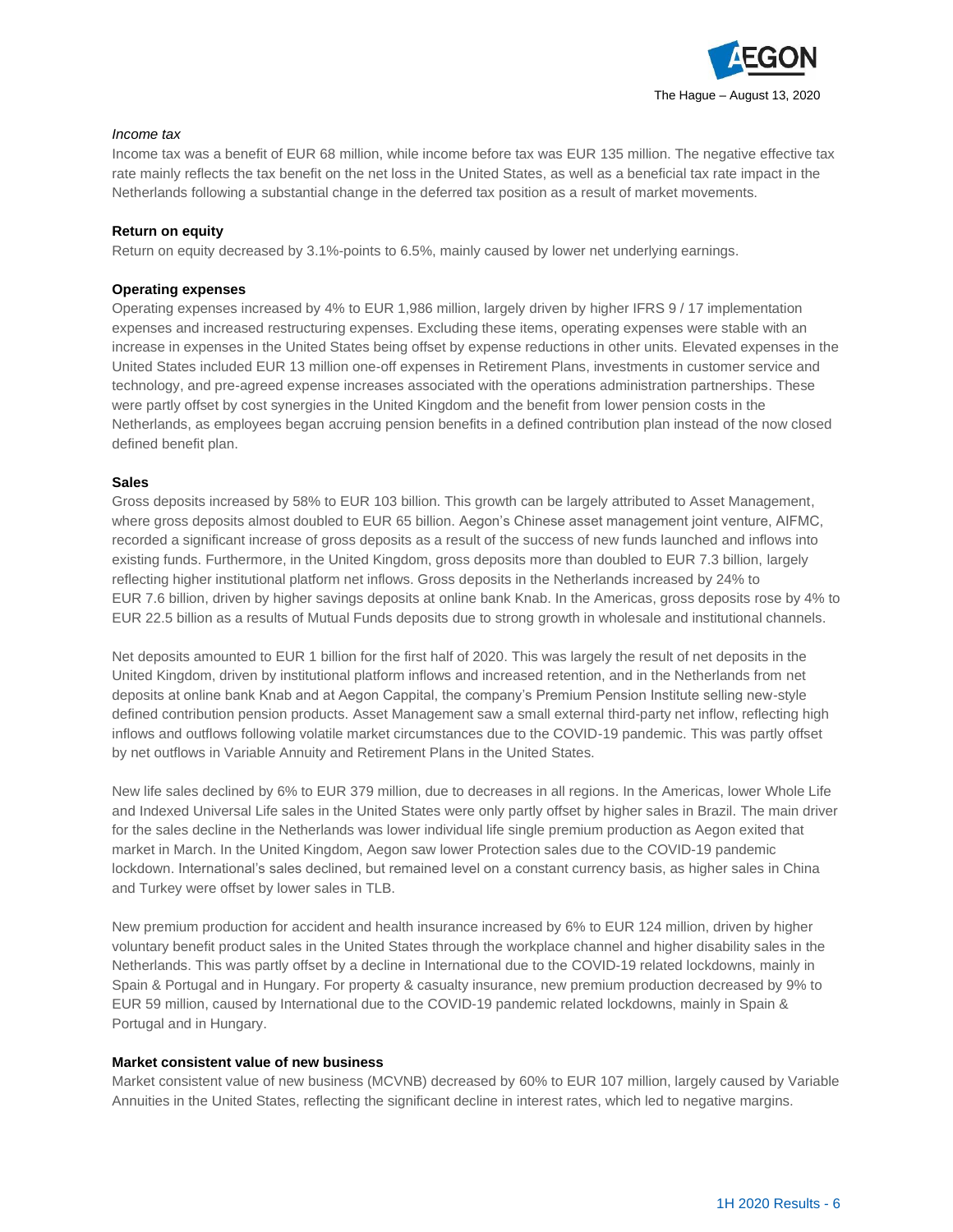

#### **Revenue-generating investments**

Revenue-generating investments decreased by 2% during the first half of 2020 to EUR 883 billion. The favorable impact from lower interest rates on the general account bond portfolio and the investment of cash in bonds was more than offset by negative equity market impacts on investments for account of policyholders and off-balance sheet investments for third parties.

#### **Shareholders' equity**

Shareholders' equity increased by EUR 1.5 billion in the first half of 2020 to EUR 23.9 billion on June 30, 2020. This was driven by higher revaluation reserves, due to lower interest rates, and retained earnings that more than offset adverse currency movements. Shareholders' equity excluding revaluation reserves remained stable at EUR 16.7 billion – or EUR 8.08 per common share – on June 30, 2020.

#### **Gross financial leverage ratio**

The gross financial leverage ratio improved by 20 basis points to 28.4% in the first half of 2020. Aegon intends to not refinance USD 500 million senior debt maturing in December 2020. This is expected to improve the gross financial leverage ratio by 1.4%-points based on the balance sheet per June 30, 2020.

Aegon has requested Fitch Ratings to simultaneously withdraw all its ratings on Aegon N.V., on all affiliated entities, and on debt instruments and debt programs of these entities with the exception of the SAECURE securitizations. The request is part of Aegon's drive to reduce its expenses.

#### **Holding excess cash**

Aegon's holding excess cash position increased from EUR 1,192 million to EUR 1,706 million during the first half of the year, which is above the target range of EUR 1.0 billion to EUR 1.5 billion, and reflects the decision to not pay a final 2019 dividend. The increase resulted from gross remittances from subsidiaries, which were partly offset by holding funding and operating expenses, and capital injection in subsidiaries.

The group received EUR 706 million gross remittances from subsidiaries, of which EUR 423 million came from the Americas, EUR 100 million from the Netherlands, EUR 157 million from International, mainly from the sale of Aegon's joint ventures in Japan, and EUR 25 million from Blue Square Re, which is in wind-down. Transamerica will retain its remittance for the second half of this year, reflecting lower earnings and the uncertain economic outlook due to the COVID-19 pandemic.

Capital injections of EUR 26 million were primarily for investments in smaller businesses in International. The remaining cash outflows of EUR 167 million mainly related to Holding funding and operating expenses.

#### **Capital generation**

Capital generation after holding expenses amounted to EUR (443) million for the first half of 2020. Adverse market movements totaled EUR 1,568 million and were mainly driven by lower interest rates in the United States. One-time items amounted to EUR 658 million and included the positive effect of management actions in the United States: a refinement of the application of the new variable annuity framework and the restructuring of a captive reinsurance company. Normalized capital generation amounted to EUR 466 million, reflecting unfavorable mortality experience in the United States.

#### **Capital ratios**

Aegon's Group Solvency II ratio decreased from 201% to 195% during the first half of 2020 as a result of adverse market movements triggered by the COVID-19 pandemic, mainly lower interest rates in the United States. The adverse market impacts and a slight negative impact from assumption changes more than offset the positive impact from normalized capital generation and management actions in the United States.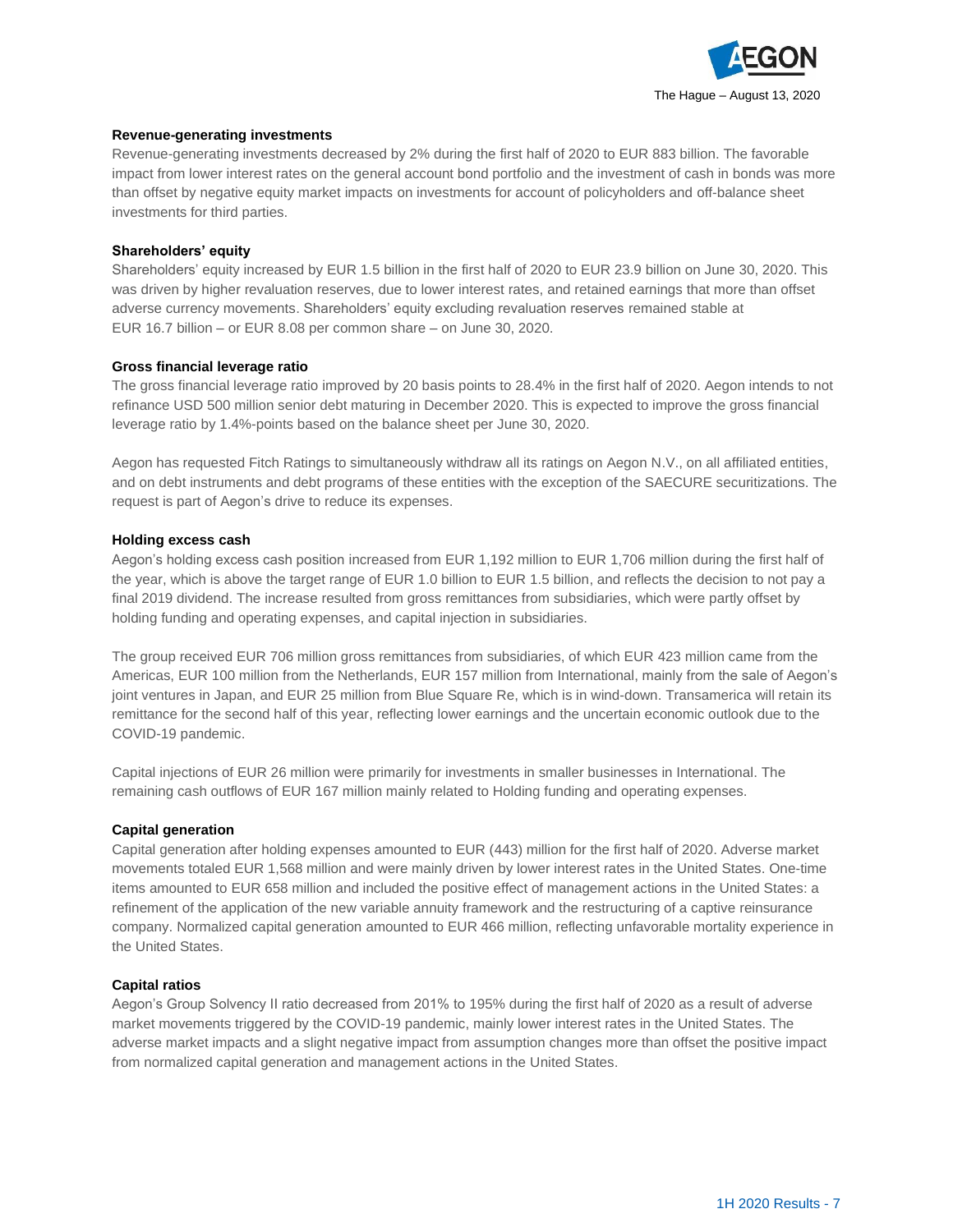

The estimated RBC ratio in the United States decreased to 407% on June 30, 2020, compared with 470% on December 31, 2019, and remained above the bottom-end of the target range of 350%. The severe economic disruption experienced as a result of the COVID-19 pandemic, led to significant negative market impacts. Falling interest rates were the primary driver of the decrease in the RBC ratio. Furthermore, there was an adverse impact from falling equity markets, and limited negative impacts from widening credit spreads, defaults and rating migration. Favorable one-time items were mainly driven by a regulator-approved refinement in the application of the new variable annuity framework. By better allowing for the dynamic hedging program in place, a one-time capital gain was realized and volatility going forward will be reduced. Another positive item was the restructuring of a captive reinsurance company which will improve resilience of the RBC ratio to interest rate movements. These one-time benefits more than offset the slight adverse impact from assumption updates, mainly premium persistency and mortality, both relating to the Life business, as well as the announced settlement in the litigation case on monthly deduction rate adjustments on certain universal life insurance policies. Normalized capital generation, reflecting unfavorable mortality experience, contributed positively. The remittances from the United States in the first half of 2020 were largely paid by the US holding company. This is the normal mechanism Aegon uses for the first half year remittance to bridge the timing difference between US holding cash flows and the payment of dividends by the US life companies in the second half of the year. Had the US life companies paid these dividends directly, the RBC ratio would have been 386% instead of the reported 407%.

The estimated Solvency II ratio in the Netherlands increased to 191% on June 30, 2020, from 171% on December 31, 2019, and remained above the bottom-end of the target range of 155%. This was mainly the result of positive market variances, driven by the increase of the EIOPA volatility adjustment during the period. Other positive impacts from markets included the effect of lower interest rates due to an overhedged position on a Solvency II basis, and widening of credit spreads on the own employee pension scheme. The main negative market impacts were from widening mortgage, corporate bond, and sovereign bond credit spreads, which lowered asset values. The negative impact of lowering the ultimate forward rate by 15 basis points was more than offset by a number of smaller items. Normalized capital generation had a positive impact and more than offset the EUR 100 million remittance to the Group in the first quarter.

The estimated Solvency II ratio in the United Kingdom decreased to 154% on June 30, 2020, from 157% on December 31, 2019, and remained above the bottom-end of the target range of 145%. The decrease was caused by adverse market variances, driven mostly by lower interest rates. The adverse impact from markets more than offset the impact from normalized capital generation.

The Core Tier-1 ratio of Aegon Bank improved from 19.8% per December 31, 2019 to 21.5% on June 30, 2020. The main drivers for the increase were lower required capital caused by redemptions in the loan portfolio, combined with alignment of the basis adjustment to the overall mortgage portfolio. This was partially offset by the negative impact from spread widening on the debt security portfolio and increases in expected credit loss on unsecured loans.

On July 11, the Dutch Central Bank published industry-wide guidelines regarding the treatment of banks in Solvency II ratios. Consequently, Aegon will include Aegon Bank in the calculation of its Group Solvency II ratio, ultimately by the end of 2020. This presentational change has no impact on Aegon's capital allocation decisions. The estimated negative impact of the change, based on Aegon's capital position per June 30, 2020, is approximately 2 percentage points on the Group Solvency II ratio.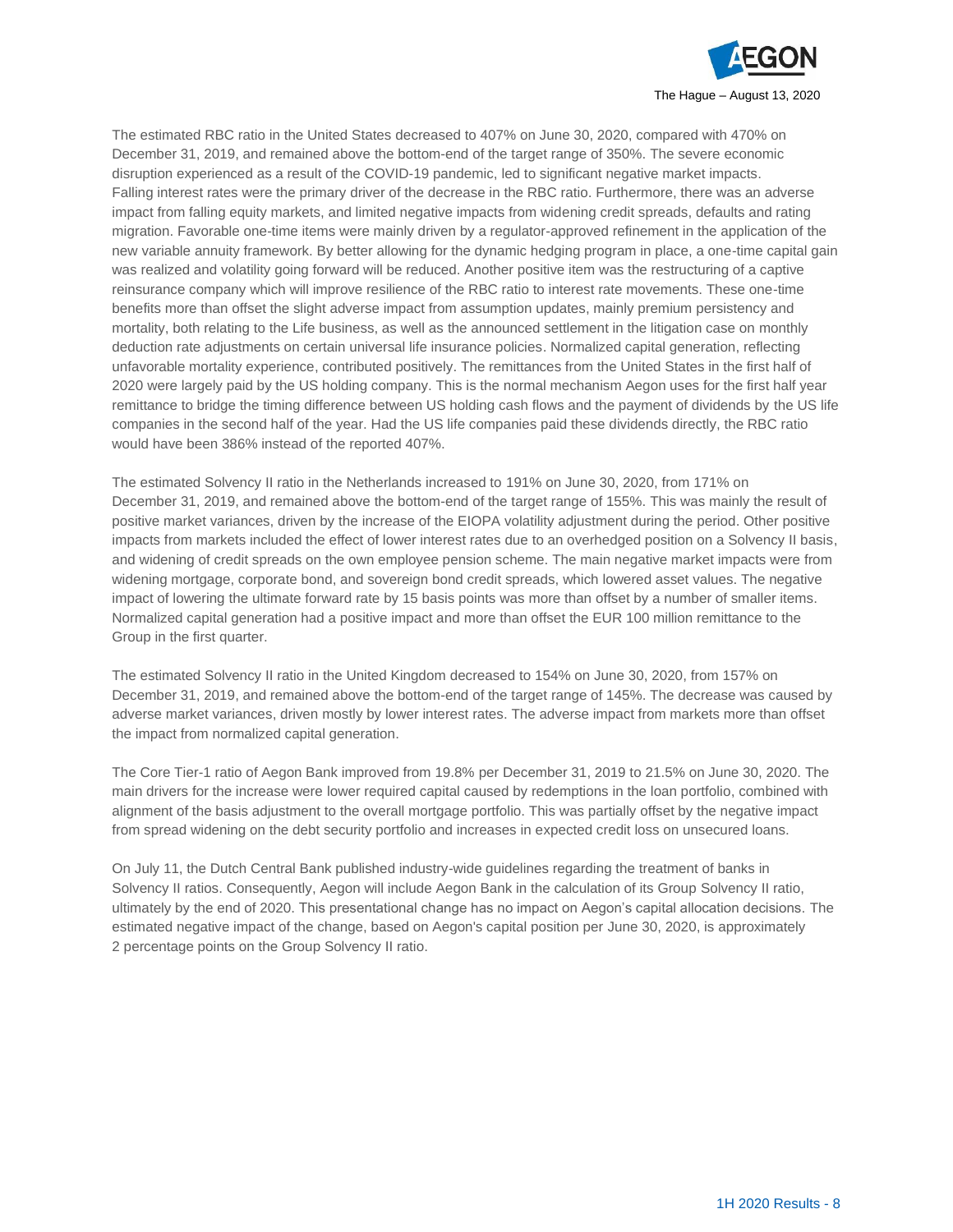

#### **Withdrawal of 2019-2021 financial targets**

Aegon withdraws its 2019-2021 financial targets on the basis of the company's results in the first half of 2020 and in light of the uncertain economic outlook due to the COVID-19 pandemic. The following targets and guidance are withdrawn:

- Normalized capital generation of EUR 4.1 billion, cumulative over the period 2019-2021
- Dividend pay-out ratio of 45-55% of normalized capital generation
- Return on Equity of more than 10% on an annual basis
- Gross remittances to the Holding of EUR 1.4 billion for 2020

New financial targets will be provided at Aegon's Capital Markets Day on December 10, 2020.

#### **2020 interim dividend**

Aegon aims to pay out a sustainable dividend to allow equity investors to participate in Aegon's performance, which can grow over time if Aegon's performance so allows. Aegon decided to reduce the level of dividend due to headwinds from the COVID-19 pandemic and to strengthen the balance sheet. The 2020 interim dividend amounts to EUR 0.06 per common share. The interim dividend will be paid in cash or stock at the election of the shareholder. The value of the stock dividend will be approximately equal to the cash dividend. Aegon intends to neutralize the dilutive effect of the 2020 interim stock dividend in the fourth quarter of this year.

Aegon's shares will be quoted ex-dividend on August 21, 2020. The record date is August 24, 2020. The election period for shareholders will run from August 26 up to and including September 11, 2020. The stock fraction will be based on the average share price on Euronext Amsterdam, using the high and low of each of the five trading days from September 7 through September 11, 2020. The stock dividend ratio will be announced on Aegon's website on September 11, 2020 after business hours. The dividend will be payable as of September 18, 2020.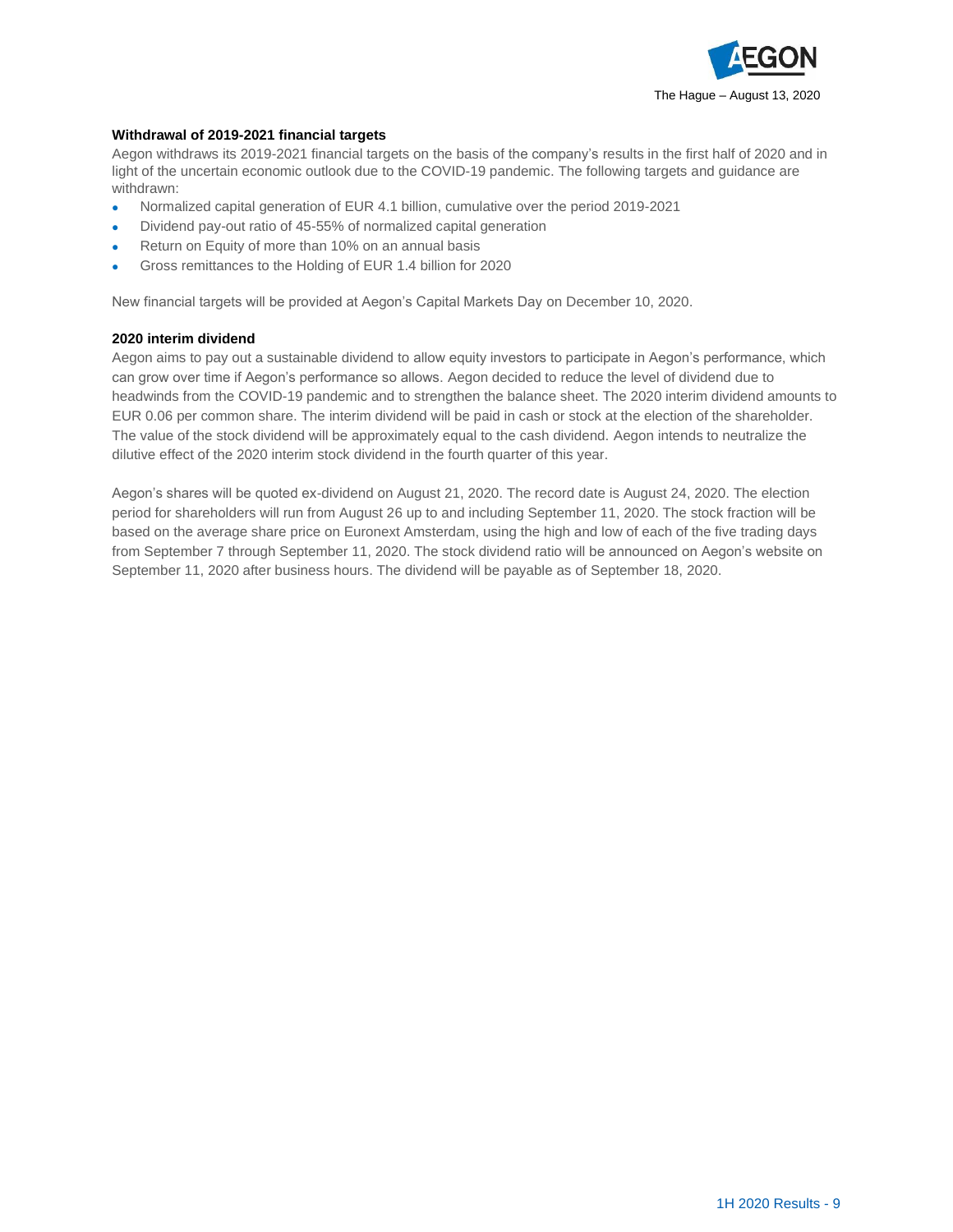

| Aegon N.V.<br><b>Holding excess cash</b> |            |         |                       | unaudited  |
|------------------------------------------|------------|---------|-----------------------|------------|
|                                          | 2020       |         | 2019                  |            |
| <b>EUR</b> millions                      | First half |         | Full Year Second half | First half |
| Beginning of period                      | 1,192      | 1,274   | 1,632                 | 1,274      |
|                                          |            |         |                       |            |
| Remittances received                     | 552        | 1,234   | 595                   | 639        |
| Divestments                              | 153        | 131     |                       | 131        |
| <b>Gross remittances</b>                 | 706        | 1,365   | 595                   | 770        |
|                                          |            |         |                       |            |
| Capital injections<br>Acquisitions       | (26)       | (401)   | (254)                 | (147)      |
|                                          | 680        | 964     | 342                   | 622        |
| Net capital flows to the holding         |            |         |                       |            |
| Funding and operating expenses           | (162)      | (312)   | (169)                 | (142)      |
| Dividends and share buybacks             | ۰          | (626)   | (456)                 | (170)      |
| Leverage issuances / (redemptions)       | ۰          | (108)   | (159)                 | 51         |
| Other                                    | (5)        |         | з                     | (3)        |
| Holding expenses and capital return      | (167)      | (1,046) | (781)                 | (264)      |
| <b>End of period</b>                     | 1,706      | 1,192   | 1,192                 | 1,632      |

| Aegon N.V.<br><b>Capital ratios</b>     |              |          |          | unaudited |
|-----------------------------------------|--------------|----------|----------|-----------|
|                                         |              | June 30, | Dec. 31, | June 30,  |
| millions                                | <b>Notes</b> | 2020     | 2019     | 2019      |
| Eligible Own Funds                      |              | 17,463   | 18,470   | 17,679    |
| Consolidated Group SCR                  |              | 8,933    | 9,173    | 8,996     |
| <b>Solvency II ratio</b>                | 10, 11       | 195%     | 201%     | 197%      |
|                                         |              |          |          |           |
| Eligible Own Funds to meet MCR          |              | 7,239    | 7,108    | 6,296     |
| Minimum Capital Requirement (MCR)       |              | 2,262    | 2,244    | 2,150     |
| <b>MCR</b> ratio                        |              | 320%     | 317%     | 293%      |
|                                         |              |          |          |           |
| United States - RBC ratio               |              | 407%     | 470%     | 472%      |
| The Netherlands - Solvency II ratio $*$ |              | 191%     | 171%     | 152%      |
| United Kingdom - Solvency II ratio      |              | 154%     | 157%     | 165%      |
|                                         |              |          |          |           |
| <b>Core Tier-1 ratio Aegon Bank</b>     |              | 21.5%    | 19.8%    | 21.5%     |

\* Please note that Aegon Bank is excluded in the Solvency II ratio of Aegon NL.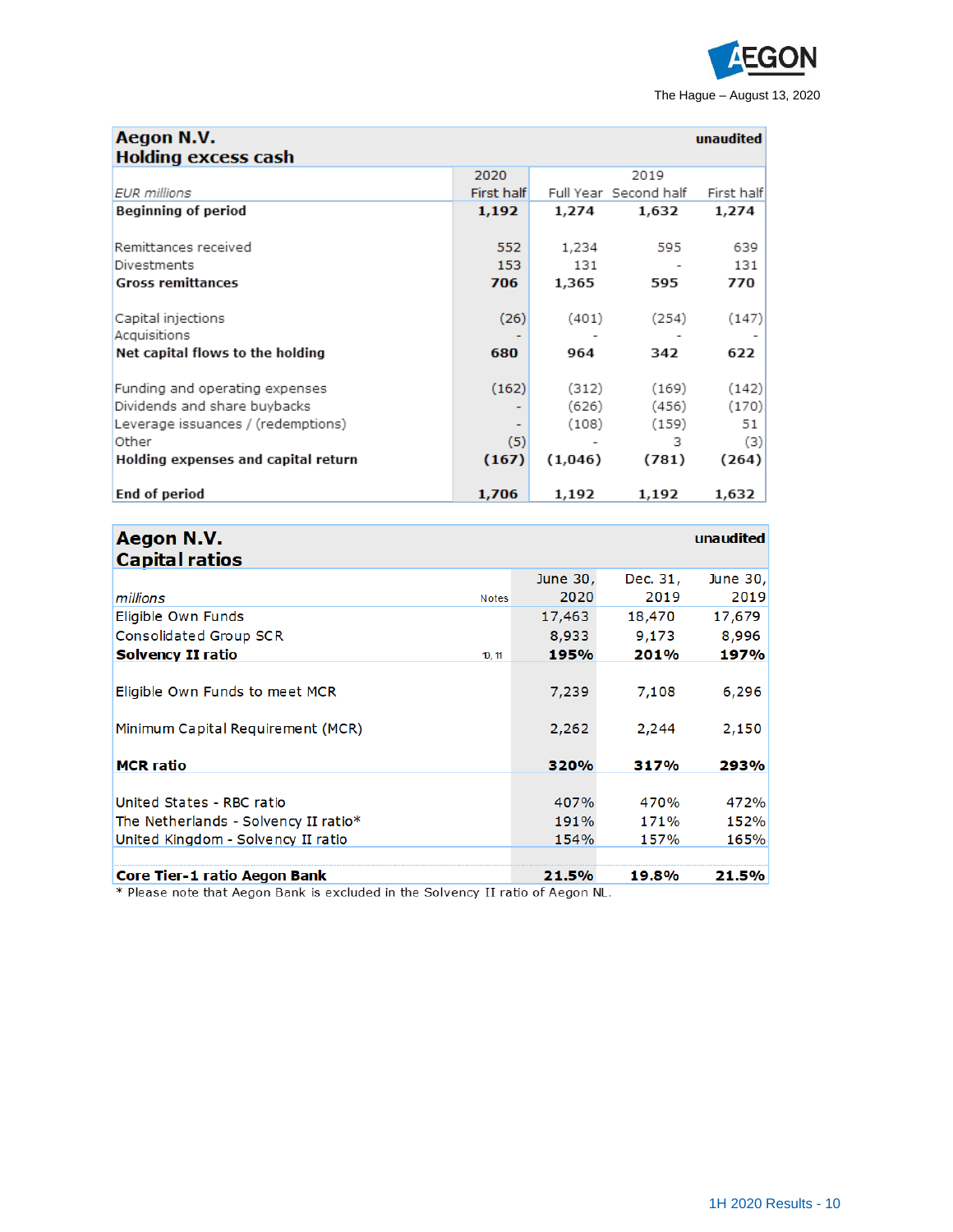

# Americas

#### **Underlying earnings before tax**

Underlying earnings before tax from the Americas decreased by 55% to USD 290 million in the first half of 2020, due to the impact of declining interest rates, lower fees, higher expenses, as well as higher life insurance claims.

The Life business reported a loss of USD 138 million in the first half of 2020; this compares to a profit of USD 110 million in the first half of 2019. Life earnings were impacted by adverse mortality experience of USD 165 million in the first half of 2020, increased from USD 57 million in the first half of 2019, due to large claims at older ages in universal life products and elevated claims in most other products. USD 38 million of these claims can specifically be attributed to COVID-19 as a direct cause of death. Aegon believes part of the remaining adverse mortality experience is likely attributable to the pandemic as well. Adverse persistency in the first half of 2020 was USD 18 million, similar to the same period last year. This was mainly driven by a large block of business that reached the end of its 20-year term. Lower interest rates and changes in the asset portfolio drove unfavorable intangible adjustments of USD 107 million in the first half of 2020. Furthermore, low interest rates led to a reduction in the investment margin.

Accident & Health earnings increased by 9% to USD 139 million in the first half of 2020. Earnings benefitted from favorable morbidity experience of USD 61 million, of which the closed block in Long-Term Care contributed USD 36 million from increased claims terminations due to higher mortality. In addition, restrictions as a result of the COVID-19 pandemic reduced non-essential medical procedures which in turn reduced claims in most other health products. Claims were beginning to return to normal levels at the end of the first half year 2020. Favorable morbidity was partially offset by higher operating expenses due to higher technology spend, while earnings in the first half of last year benefitted from one-time reserve releases.

Earnings from Retirement Plans decreased by USD 49 million to USD 27 million in the first half of 2020 compared to the same period last year. This resulted from higher operating expenses due to one-off spend on technology and projects of USD 14 million, investments in operations and customer service, and from decreased earnings from net outflows. Lower fee revenues from transactions and lower average fee rates were partly offset by higher average equity markets than in the first half of 2019.

Variable Annuities underlying earnings decreased by 13% to USD 175 million in the first half of 2020, which was largely driven by net outflows. Fixed Annuities earnings of USD 35 million were USD 34 million lower than in the first half of 2019 mainly resulting from lower investment income and spread, and a small negative impact from intangible adjustments in comparison to a favorable contribution in the same period last year.

The remaining lines of business contributed USD 53 million underlying earnings in the first half of 2020 down by USD 13 million compared to the same period last year mainly driven by lower fee revenues and higher expenses.

#### **Net income**

Aegon's businesses in the Americas report a net loss of USD 1,284 million in the first half of 2020 compared to a net income of USD 660 million in the same period last year. The loss was largely driven by lower underlying earnings, one-time impacts from assumption changes, and COVID-19 pandemic related market impacts on fair value items.

Fair value items led to a loss of USD 838 million in the first half of 2020.

• Fair value investments reported a loss of USD 398 million, of which USD 110 million was from underperformance of real estate assets with energy exposure which are valued based on the energy prices with a quarter time lag; USD 71 million from private equity investments driven by valuation changes; USD 71 million due to a mark-tomarket loss from valuation updates related to the ongoing sales process of the Pyramid building complex in San Francisco; and the remainder largely due to underperformance of hedge funds and credit derivatives following the economic downturn.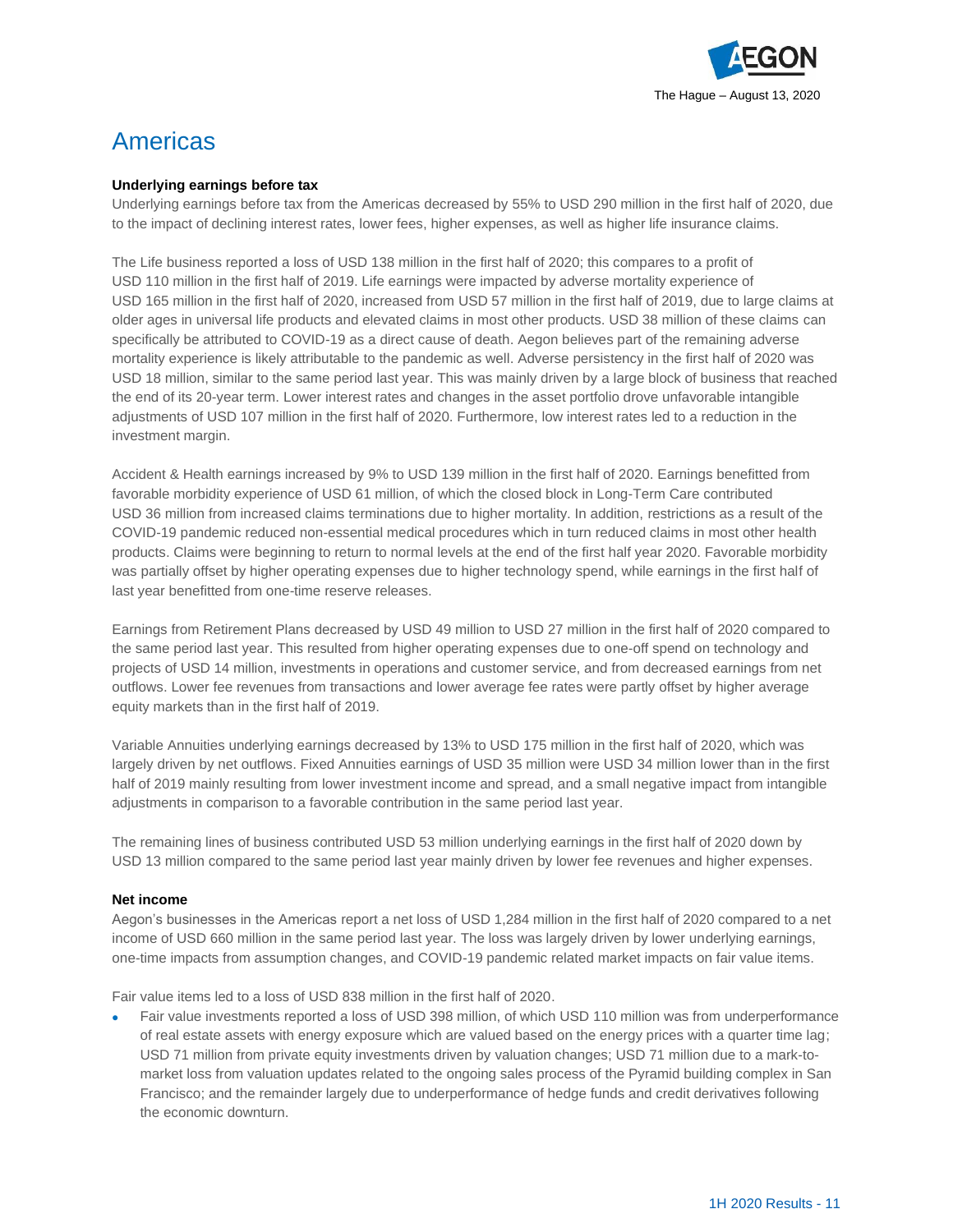

- Fair value hedges without an accounting match under IFRS ended the reporting period with a loss of USD 303 million driven by the macro hedge program as a result of increasing equity markets in the second quarter, and losses on unhedged risks and unhedged volatility in Indexed Universal Life.
- The result on fair value hedges with an accounting match amounted to a loss of USD 138 million, mainly driven by unhedged risks as a result of the significant increase in volatility associated with the COVID-19 pandemic.
- The hedge programs were highly effective for the targeted risks.

The run-off business reported earnings of USD 4 million. Realized gains on investments came in at USD 5 million. Gross impairments of USD 156 million were recorded in the first half of 2020 which were partly offset by recoveries primarily due to RMBS credit recoveries, resulting in net impairments of USD 131 million. Impairments were driven by fixed income assets, mainly in the energy sector.

Other charges of USD 1,034 million were largely driven by a charge related to assumption changes of USD 919 million. These assumption changes negatively impact underlying earnings by approximately USD 20 million per quarter on a recurring basis, mainly in Life.

- The long-term interest rate assumption was lowered from 4.25% to 2.75% while maintaining the 10-year grading period, and the related separate account bond return assumptions were adjusted correspondingly, leading to a one-time charge of USD 525 million.
- Non-economic assumption changes resulted in a charge of USD 394 million, of which USD 259 million is attributed to the Life business primarily related to Universal Life premium persistency and an increase of mortality rate assumptions. In Long-Term Care, non-economic assumption changes amounted to a charge of USD 91 million, mainly from halving of the morbidity improvement assumption from 1.5% to 0.75% per year for the next 15 years. The remaining non-economic assumption changes of USD 44 million related mainly to mortality and policyholder behavior in the Variable and Fixed Annuity business.
- Other charges included a USD 58 million provision for a settlement of class action litigation related to monthly deduction rate adjustments on certain universal life policies.
- Furthermore, Other charges also included USD 34 million restructuring charges related to the operations administration partnerships.

Income taxes in the first half of 2020 amounted to a benefit of USD 419 million, reflecting a 25% effective tax rate on the loss before tax. This is above the statutory rate due to tax exempt income and tax credits.

#### **Return on capital**

The return on average capital excluding revaluation reserves invested in Aegon's businesses in the Americas in the first half of 2020 decreased by 4.2%-points to 4.5%. The decrease was the result of lower annualized net underlying earnings, slightly offset by the lower capital base as a result of the reported net loss in the first half of 2020. Return on capital of Aegon's businesses excludes the impact of leverage at the Holding.

#### **Operating expenses**

Operating expenses increased by 8% to USD 939 million, driven by investments in customer service, an increase in restructuring charges and contractually pre-agreed increases in administration expense associated with the operations administration partnerships, and increased spend for technology. This included USD 14 million one-off spend on technology and projects in Retirement Plans. This was partly offset by lower expenses for travel, marketing, and sales activities due to COVID-19 related restrictions and cancellations.

#### **Sales**

Gross deposits increased by USD 0.3 billion or 1% to USD 24.8 billion, which was driven by Mutual Funds deposits benefitting from strong growth in both wholesale and institutional channels as increased market volatility generated sales and portfolio rebalancing activities. Gross deposits in the other lines decreased in the first half of 2020 compared to the same period last year. Retirement Plans decreased by 4% to USD 18.2 billion, mainly due to lower recurring deposits, partly related to contract discontinuances in 2019.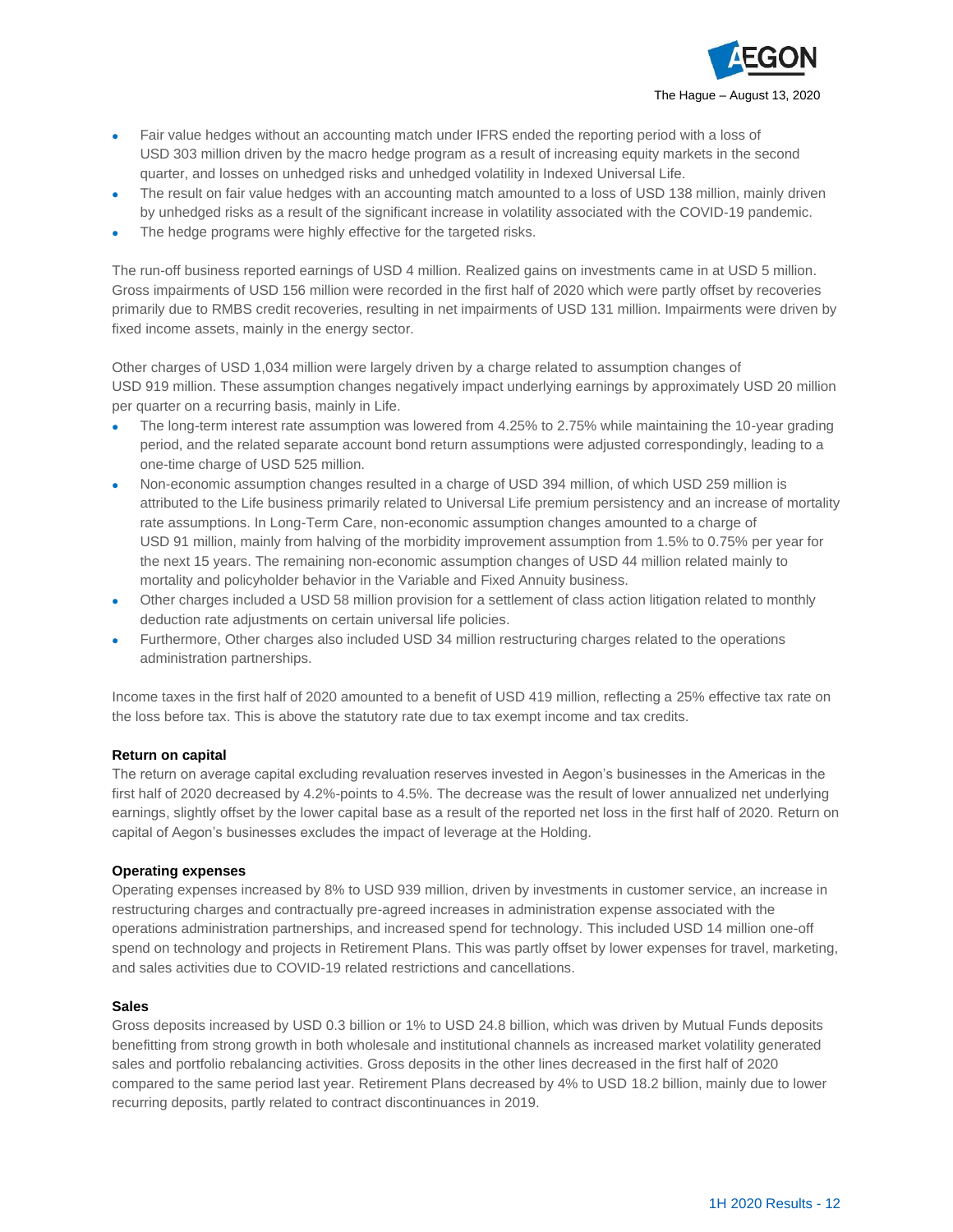

Written sales in Retirement Plans decreased by 65% to USD 3.4 billion in the first half of 2020 compared to the prior year period, mainly due to two large plan wins in the prior year period and unfavorable impacts on sales from the COVID-19 pandemic this half year. Deposits decreased in Variable Annuities by USD 0.2 billion or 13% to USD 1.5 billion mainly from the exit of Vanguard as a distribution partner. Fixed Annuities, Brazil, and the other lines saw deposits decreasing by USD 0.1 billion to USD 0.4 billion.

Total net outflows amounted to USD 2.5 billion in the first half of 2020 compared with USD 4.4 billion in the first half of 2019. Variable Annuities reported USD 1.4 billion net outflows in the first half of 2020, slightly less than in the prior year period, mainly attributed to less withdrawals in the Wholesale channel. Net outflows in Retirement Plans were USD 0.7 billion and favorable compared to the first half of last year driven by lower withdrawals partly offset by lower gross deposits. Also Fixed Annuities benefitted from lower withdrawals and surrenders as product conditions remain attractive in the current low interest rate environment, and reported USD 0.4 billion net outflows, 38% less than in the first half of 2019. The other lines of business experienced USD 0.1 billion net outflows.

New life sales were down by 10% to USD 204 million. Reported new life sales in Brazil increased by 16% to USD 29 million, while new life sales in the United States declined by 13% to USD 174 million. Term life pricing actions taken in late 2019 helped to improve sales, while the sunset of legacy products in Whole Life led to a decrease in sales. Indexed Universal Life sales decreased by 6% over the half year but improved non-medical underwriting guidelines helped to improve sales performance in the second quarter of the year.

New premium production for Accident & Health insurance increased by 6% to USD 104 million resulting from voluntary benefit product sales in the workplace solutions area, partly offset by lower individual Medicare supplement sales.

#### **Market consistent value of new business**

Market consistent value of new business decreased from USD 167 million in the first half of 2019 to USD 34 million in the first half of 2020. This was largely caused by Variable Annuities, reflecting the significant decline in interest rates, which led to negative margins. Equity and interest rate volatility also further decreased the value of new Variable Annuities business, which was partly offset by an improved product mix due to repricing in the last months. Market consistent value of new business was further reduced by lower production in Retirement Plans, and lower interest rates in Life and in Fixed Annuities.

#### **Revenue-generating investments**

Revenue-generating investments of USD 453 billion were flat compared with December 31, 2019. Investments for the general account mainly benefitted from the decline in interest rates, while investments for the account of policyholders were impacted by market performance and outflows in Retirement Plans and Variable Annuities. Also, off-balance sheet investments decreased from outflows and decline in markets in Retirement Plans, partly offset by net deposits in Stable Value Solutions.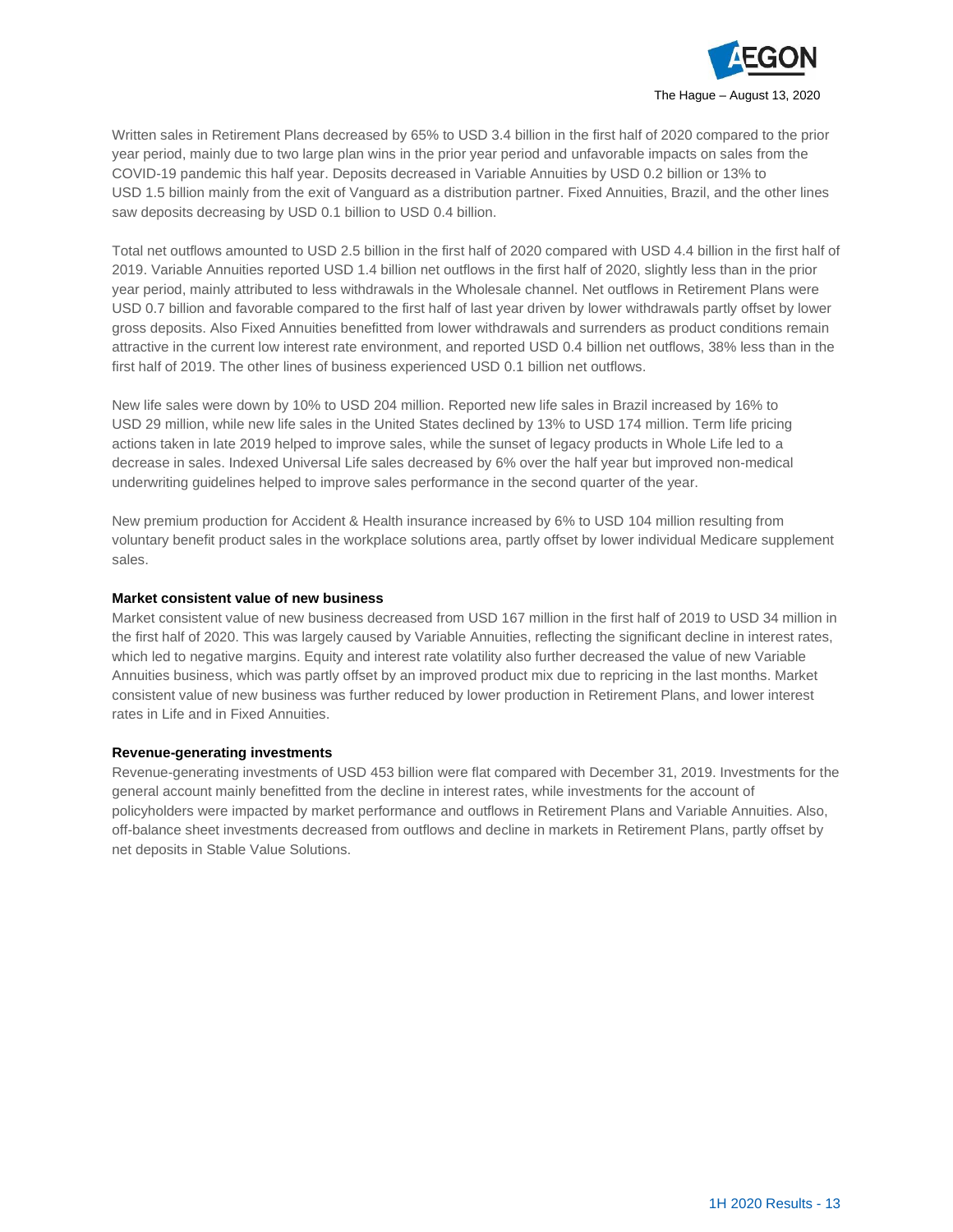

| <b>Americas</b>                                                                                                 |       |                    |                     |                     |                      | unaudited        |
|-----------------------------------------------------------------------------------------------------------------|-------|--------------------|---------------------|---------------------|----------------------|------------------|
| <b>USD millions</b>                                                                                             | Notes | First half<br>2020 | First half<br>2019* | $\%$                | Second half<br>2019* | $\%$             |
|                                                                                                                 |       |                    |                     |                     |                      |                  |
| Underlying earnings before tax by line of business                                                              |       |                    |                     |                     |                      |                  |
| Life                                                                                                            |       | (138)              | 110                 | n.m.                | 77                   | n.m.             |
| Accident & Health                                                                                               |       | 139                | 128                 | $\mathcal{G}$       | 113                  | 23               |
| <b>Retirement Plans</b>                                                                                         |       | 27                 | 76                  | (65)                | 84                   | (68)             |
| <b>Mutual Funds</b>                                                                                             |       | 9                  | 19                  | (55)                | 18                   | (53)             |
| Variable Annuities                                                                                              |       | 175                | 202                 | (B)                 | 221                  | (21)             |
| <b>Fixed Annuities</b>                                                                                          |       | 35                 | 69                  | (49)                | 42                   | (16)             |
| Stable Value Solutions                                                                                          |       | 39                 | 43                  | (9)                 | 42                   | (6)              |
| Latin America                                                                                                   |       | 5                  | 4                   | $\boldsymbol{7}$    | 11                   | (56)             |
| Underlying earnings before tax                                                                                  |       | 290                | 652                 | (55)                | 608                  | (52)             |
| Fair value items                                                                                                |       | (838)              | 177                 | n.m.                | 127                  | n.m.             |
| Realized gains / (losses) on investments                                                                        |       | 5                  | 28                  | (81)                | 112                  | (95)             |
| Net impairments                                                                                                 |       | (131)              | (20)                | n.m.                | 36                   | n.m.             |
| Other income / (charges)                                                                                        |       | (1,034)            | (71)                | n.m.                | (104)                | n.m.             |
| Run-off businesses                                                                                              |       | 4                  | 9                   | (52)                | 16                   | (73)             |
| Income before tax                                                                                               |       | (1,702)            | 775                 | n.m.                | 796                  | n.m.             |
| Income tax                                                                                                      |       | 419                | (114)               | n.m.                | (132)                | n.m.             |
| Net income / (loss)                                                                                             |       | (1, 284)           | 660                 | n.m.                | 664                  | n.m.             |
|                                                                                                                 |       |                    |                     |                     |                      |                  |
| Net underlying earnings                                                                                         |       | 278                | 565                 | (51)                | 519                  | (46)             |
| Commissions and expenses                                                                                        |       | 2,239              | 2,078               | 8                   | 2,245                |                  |
| of which operating expenses                                                                                     |       | 939                | 872                 | 8                   | 884                  | 6                |
|                                                                                                                 |       |                    |                     |                     |                      |                  |
| Gross deposits (on and off balance) by line of business                                                         | 9     |                    |                     |                     |                      |                  |
| Life                                                                                                            |       | $\overline{4}$     | 3                   | 18                  | 3                    | 16               |
| <b>Retirement Plans</b>                                                                                         |       | 18,237             | 19,025              | (4)                 | 15,295               | $\boldsymbol{p}$ |
| <b>Mutual Funds</b>                                                                                             |       | 4,626              | 3,205               | 44                  | 2,933                | 58               |
| Variable Annuities                                                                                              |       | 1,479              | 1,695               | (13)                | 2,017                | (27)             |
| <b>Fixed Annuities</b>                                                                                          |       | 341                | 362                 | (6)                 | 341                  |                  |
| Latin America                                                                                                   |       | 84                 | 137                 | (39)                | 226                  | (63)             |
| <b>Total gross deposits</b>                                                                                     |       | 24,771             | 24,427              | $\mathbf{1}$        | 20,815               | 19               |
| Net deposits (on and off balance) by line of business                                                           | 9     |                    |                     |                     |                      |                  |
| Life                                                                                                            |       | (64)               | (19)                | n.m.                | (37)                 | (74)             |
| <b>Retirement Plans</b>                                                                                         |       | (794)              | (1,665)             | 52                  | (27, 151)            | 97               |
| <b>Mutual Funds</b>                                                                                             |       | 15                 | (196)               | n.m.                | (121)                | n.m.             |
| Variable Annuities                                                                                              |       | (1,360)            | (1, 451)            | 6                   | (1, 371)             | $\mathbf{1}$     |
| <b>Fixed Annuities</b>                                                                                          |       | (361)              | (584)               | 38                  | (458)                | 21               |
| Latin America                                                                                                   |       | (7)                | (5)                 | (32)                | 172                  | n.m.             |
| Total net deposits excluding run-off businesses                                                                 |       | (2,570)            | (3,922)             | 34                  | (28,965)             | 91               |
| Run-off businesses                                                                                              |       | 69                 | (527)               |                     | (120)                |                  |
|                                                                                                                 |       | (2,501)            |                     | n.m.                |                      | n.m.<br>91       |
| Total net deposits / (outflows)                                                                                 |       |                    | (4, 449)            | 44                  | (29,085)             |                  |
| <b>New life sales</b>                                                                                           | 9     |                    |                     |                     |                      |                  |
| Single premiums                                                                                                 |       | 39                 | 45                  | (13)                | 46                   | (16)             |
| Recurring premiums annualized                                                                                   |       | 200                | 222                 | (D)                 | 238                  | (16)             |
| Total recurring plus 1/10 single                                                                                |       | 204                | 226                 | (10)                | 243                  | (16)             |
| Life                                                                                                            |       | 174                | 201                 | (B)                 | 195                  | (11)             |
| Latin America                                                                                                   |       | 29                 | 25                  | $\pmb{\mathcal{E}}$ | 48                   |                  |
| Total recurring plus 1/10 single                                                                                |       | 204                | 226                 | (10)                | 243                  | (39)<br>(16)     |
|                                                                                                                 |       |                    |                     |                     |                      |                  |
| New premium production accident and health insurance                                                            |       | 104                | 98                  | 6                   | 96                   | 8 <sup>1</sup>   |
| * Amounts have been restated to reflect the voluntary change in accounting policies related to deferred cost of |       |                    |                     |                     |                      |                  |

reinsurance (DCoR) adopted by Aegon effective January 1, 2020. For the amounts of the restatement, we refer to Aegon's Condensed Consolidated Interim Financial Statements.

| <b>Revenue-generating investments</b>       |          |          |                       |          |               |
|---------------------------------------------|----------|----------|-----------------------|----------|---------------|
|                                             | June 30, | Dec. 31, |                       | June 30, |               |
|                                             | 2020     | 2019     | $\%$                  | 2019     | $\frac{9}{6}$ |
| Revenue-generating investments (total)      | 452,721  | 452,455  | $\tilde{\phantom{a}}$ | 460,749  | (2)           |
| Investments general account                 | 92,037   | 84,272   | 9                     | 84,012   | $\mathcal{D}$ |
| Investments for account of policyholders    | 115,764  | 121,189  | (4)                   | 117,752  | (2)           |
| Off balance sheet investments third parties | 244,921  | 246,994  | (1)                   | 258,985  | (5)           |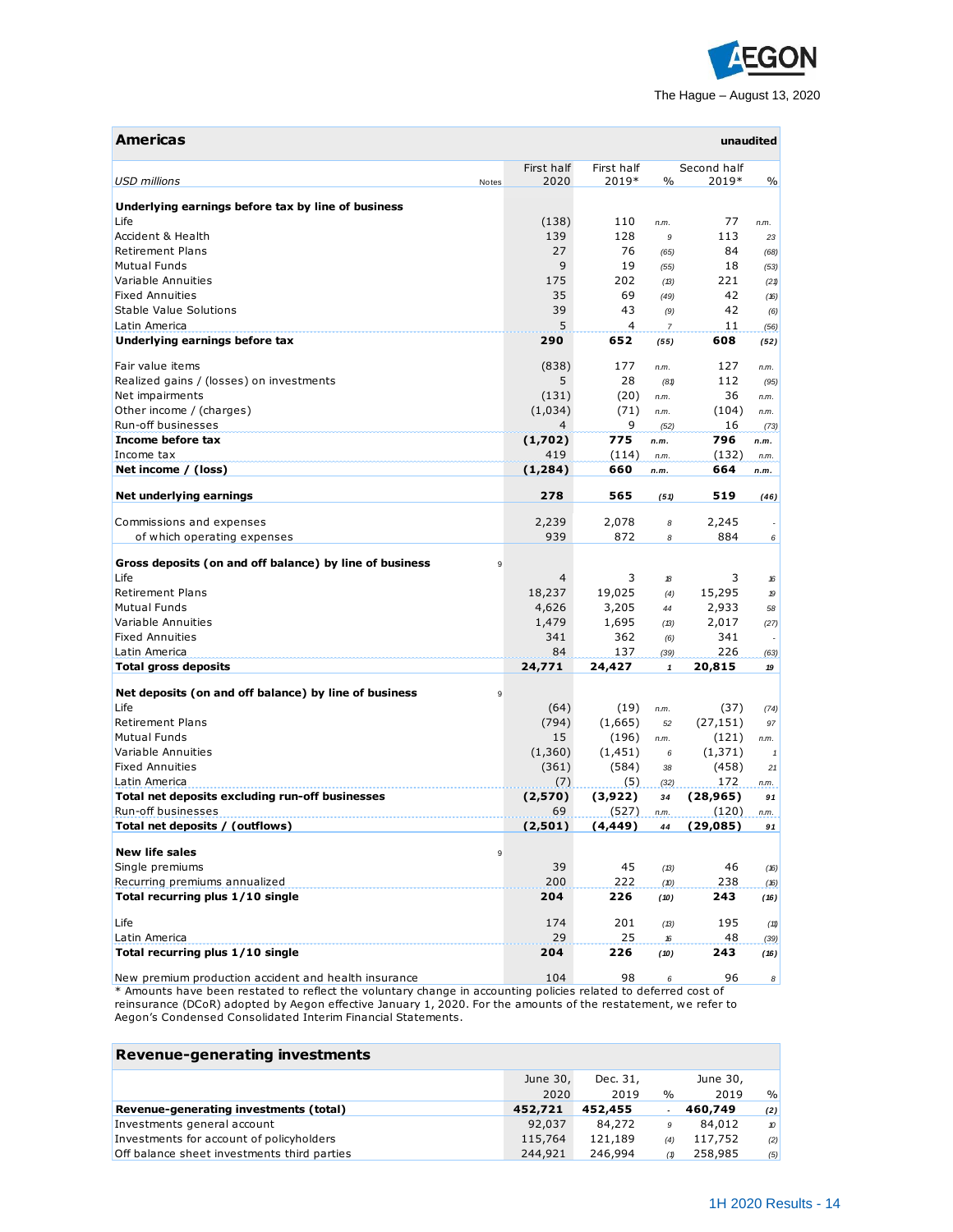

# The Netherlands

#### **Underlying earnings before tax**

Underlying earnings before tax from Aegon's operations in the Netherlands decreased by 2% to EUR 321 million compared with the first half of 2019.

- Life earnings declined by 19% to EUR 213 million in the first half of 2020, largely due to the negative impact from a change in the treatment of longevity and mortality results in underlying results, as well as higher reinsurance costs following the longevity reinsurance transaction in December 2019. Lower investment income, due to lower excess spreads, was offset by lower operating expenses, including lower pension costs for own employees. Employees began accruing pension benefits in a defined contribution plan instead of the now closed defined benefit plan.
- Earnings from Non-life increased by 32% to EUR 13 million as EUR 9 million non-life claims from travel and disability insurance due to the COVID-19 pandemic were more than offset by a reserve release for sick leave insurance, reflecting better experience, and lower pension costs.
- Banking earnings rose by 27% to EUR 61 million, driven by higher interest income, reflecting balance sheet growth, and lower operating expenses, driven by lower pension costs.
- Earnings from the Service business increased to EUR 33 million from EUR 7 million in the first half of 2019, driven by lower operating expenses, due to expense savings and lower pension costs, as well as higher fee income, reflecting portfolio growth.

#### **Net income**

Net income amounted to EUR 1,274 million, mainly reflecting gains on fair value items.

The fair value items in the Netherlands were EUR 1,380 million. This was the result of a EUR 401 million gain on the guarantee provision, mainly due to an increase of the own credit spread used to discount liabilities, and a EUR 961 million gain on interest rate hedges. This gain was driven by lower interest rates and was an offset against the negative impact of low interest rates on the LAT deficit. Despite the significant impact of lower interest rates, the LAT deficit increased by only EUR 44 million in the first half of 2020, as an increase in the illiquidity premium led to a significant decrease of the fair value of IFRS insurance liabilities. Furthermore, positive real estate revaluations of EUR 68 million were more than offset by EUR 84 million negative revaluations on alternative assets.

Net impairment charges amounted to EUR 66 million and mainly related to the Bank's unsecured loan portfolio and the impairment of an associate company of Aegon.

Other charges were EUR 48 million, caused by restructuring charges for various initiatives to make the organization more efficient and effective as well as expenses to ensure compliance with anti-money laundering regulation.

Income tax amounted to a charge of EUR 315 million, while income before tax was EUR 1,589 million, resulting in an effective tax rate on income before tax of 19.8%. The effective tax rate mainly reflects a beneficial tax rate impact following a substantial change in the deferred tax position as a result of market movements.

#### **Return on capital**

The return on average capital, excluding revaluation reserves, invested in Aegon's businesses in the Netherlands decreased by 1.8%-points to 6.8%, mainly caused by higher average capital due to retained earnings.

#### **Operating expenses**

Operating expenses decreased by 2% to EUR 381 million mainly as a result of EUR 42 million lower pension costs as employees began accruing pension benefits in a defined contribution plan instead of the now closed defined benefit plan. This was partly offset by EUR 31 million higher restructuring expenses.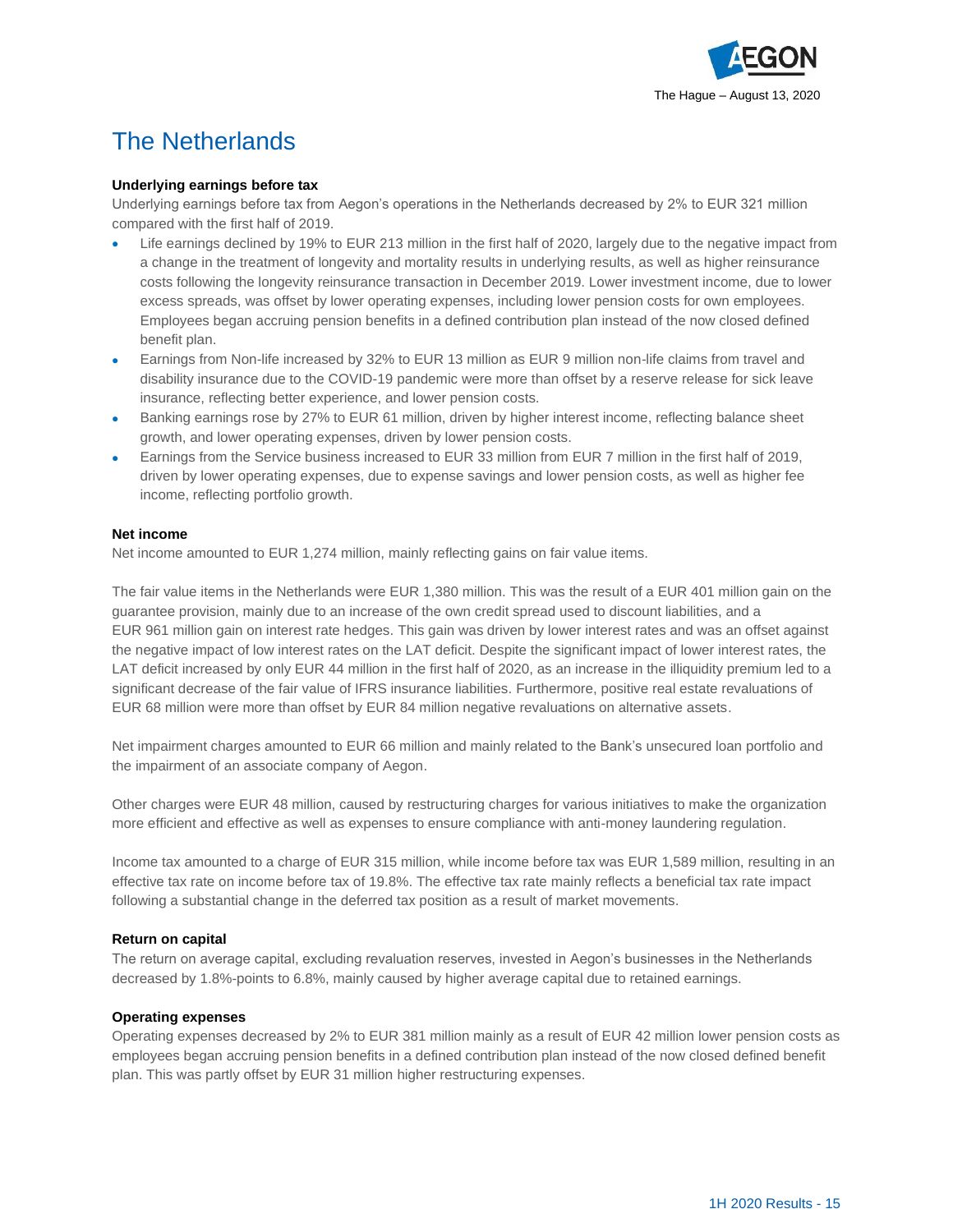

#### **Sales**

Gross deposits increased by 24% to EUR 7.6 billion, driven by continued momentum at online bank Knab, where savings deposits increased by 25%.

Net deposits decreased 8% to EUR 0.7 billion, reflecting lower net deposits at online bank Knab, partly offset by higher net deposits at Aegon Cappital, the company's Premium Pension Institute selling new-style defined contribution pension products.

Mortgage production in the Netherlands increased by 75% to EUR 5.6 billion in the first half of 2020, of which EUR 3.7 billion was related to fee-based mortgages.

New life sales decreased by 10% to EUR 47 million, caused by lower individual life single premium production as Aegon exited that market in March, and lower recurring premium pension sales due to the low interest rate environment. This was partly offset by higher single premium pension sales, driven by indexation premiums.

New premium production for accident and health insurance was up by 36% to EUR 14 million resulting from increased disability sales. New premium production for property & casualty insurance increased by 17% to EUR 7 million, driven by higher sales of car insurance policies.

#### **Market consistent value of new business**

The market consistent value of new business decreased to EUR (4) million from EUR 0 million, mainly reflecting negative margins on disability insurance.

#### **Revenue-generating investments**

Revenue-generating investments increased by 6% in the first half of 2020 to EUR 96 billion, primarily resulting from the investment of cash, which is not part of revenue-generating investments, in bonds.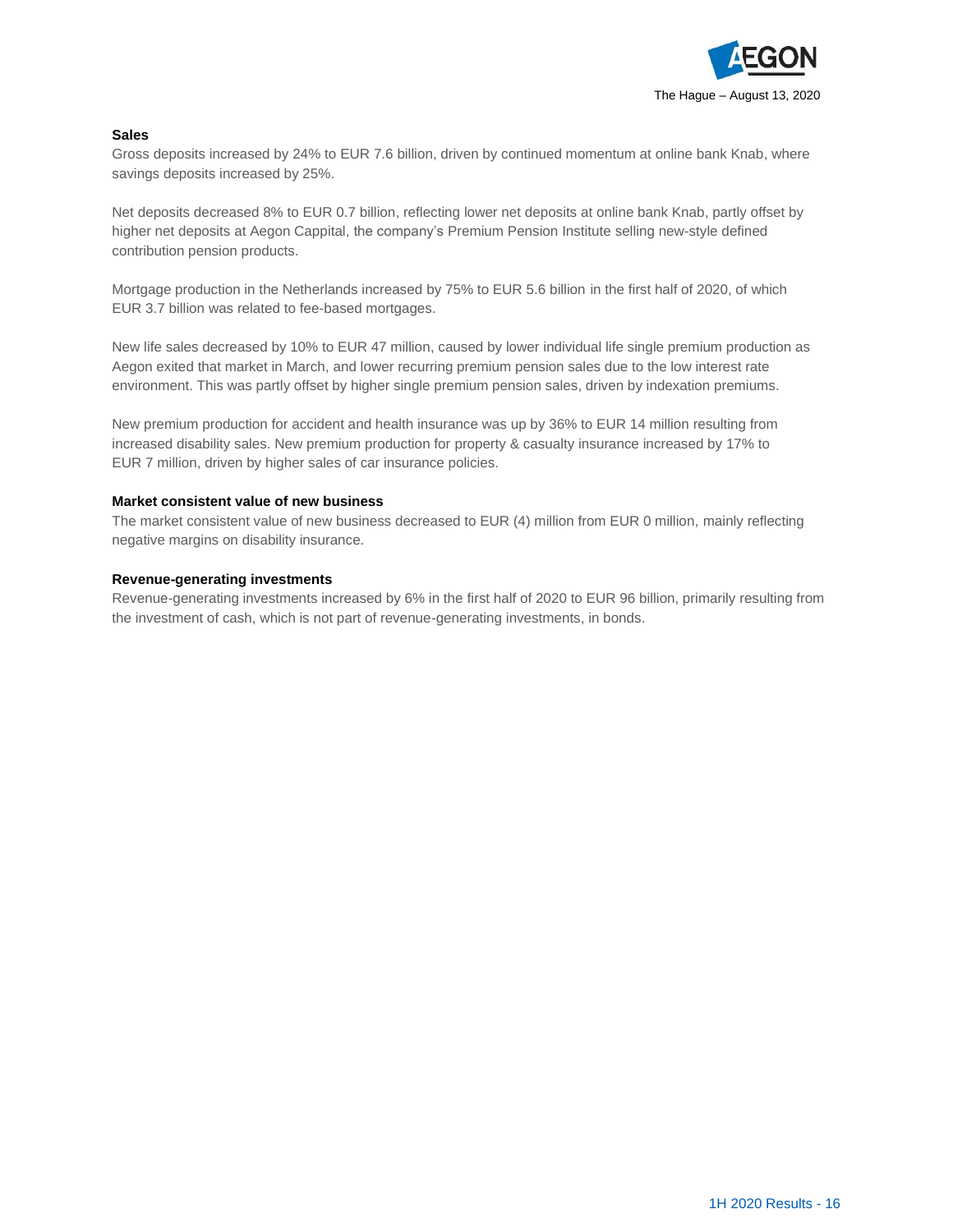

| <b>The Netherlands</b>                                            |                |              |                    |              | unaudited                  |
|-------------------------------------------------------------------|----------------|--------------|--------------------|--------------|----------------------------|
|                                                                   | First half     | First half   |                    | Second half  |                            |
| <b>EUR</b> millions<br>Notes                                      | 2020           | 2019         | $\frac{0}{0}$      | 2019         | $\frac{0}{0}$              |
| Underlying earnings before tax by line of business                |                |              |                    |              |                            |
| Life                                                              | 213            | 262          | (19)               | 235          | (9)                        |
| Non-life                                                          | 13             | 10           | 32                 | 21           | (38)                       |
| Banking                                                           | 61             | 48           | 27                 | 54           | $\boldsymbol{\mathcal{H}}$ |
| Service business                                                  | 33             | 7            | n.m.               | 11           | n.m.                       |
| Underlying earnings before tax                                    | 321            | 328          | (2)                | 320          |                            |
| Fair value items                                                  | 1,380          | (459)        |                    | 94           |                            |
| Realized gains / (losses) on investments                          | $\overline{2}$ | 230          | n.m.               | 11           | n.m.                       |
| Net impairments                                                   | (66)           | (9)          | (99)               | (16)         | (80)                       |
| Other income / (charges)                                          | (48)           | 4            | n.m.<br>n.m.       | (5)          | n.m.<br>n.m.               |
| Income before tax                                                 | 1,589          | 93           | n.m.               | 403          | n.m.                       |
| Income tax                                                        | (315)          | (26)         | n.m.               | (87)         | n.m.                       |
| Net income / (loss)                                               | 1,274          | 67           | n.m.               | 316          | n.m.                       |
|                                                                   |                |              |                    |              |                            |
| Net underlying earnings                                           | 238            | 254          | (6)                | 240          | (1)                        |
| Commissions and expenses                                          | 422            | 431          | (2)                | 452          | (7)                        |
| of which operating expenses                                       | 381            | 389          | (2)                | 420          | (9)                        |
|                                                                   |                |              |                    |              |                            |
| Gross deposits (on and off balance) by line of business<br>9      |                |              |                    |              |                            |
| Banking<br>Service business                                       | 7,205<br>375   | 5,750<br>371 | 25                 | 6,744<br>342 | $\overline{7}$             |
| <b>Total gross deposits</b>                                       | 7,580          | 6,121        | $\mathbf{1}$<br>24 | 7,086        | 10<br>$\overline{7}$       |
|                                                                   |                |              |                    |              |                            |
| Net deposits (on and off balance) by line of business<br>9        |                |              |                    |              |                            |
| Banking                                                           | 374            | 440          | (15)               | 420          | (11)                       |
| Service business                                                  | 317            | 309          | $\overline{c}$     | 276          | 15                         |
| Total net deposits / (outflows)                                   | 691            | 749          | (8)                | 696          | (1)                        |
|                                                                   |                |              |                    |              |                            |
| <b>New life sales</b><br>9                                        |                |              |                    |              |                            |
| Single premiums                                                   | 413            | 406          | $\overline{c}$     | 749          | (45)                       |
| Recurring premiums annualized<br>Total recurring plus 1/10 single | 6              | 12           | (48)               | 9            | (32)                       |
|                                                                   | 47             | 52           | (10)               | 84           | (43)                       |
| Life                                                              | 47             | 52           | (10)               | 84           | (43)                       |
| Total recurring plus 1/10 single                                  | 47             | 52           | (10)               | 84           | (43)                       |
| New premium production accident and health insurance              | 14             | 10           | 36                 | 5            | 180                        |
| New premium production property & casualty insurance              | $\overline{7}$ | 6            | $\pi$              | 6            | 10                         |
|                                                                   |                |              |                    |              |                            |

п

| <b>Revenue-generating investments</b>       |          |          |      |          |                |
|---------------------------------------------|----------|----------|------|----------|----------------|
|                                             | June 30, | Dec. 31, |      | June 30, |                |
|                                             | 2020     | 2019     | $\%$ | 2019     | $\frac{9}{0}$  |
| Revenue-generating investments (total)      | 96,160   | 91,050   | 6    | 89,823   | $\overline{7}$ |
| Investments general account                 | 66,584   | 60,757   | 10   | 60,118   | 11             |
| Investments for account of policyholders    | 24,514   | 25,491   | (4)  | 25,458   | (4)            |
| Off balance sheet investments third parties | 5,062    | 4,802    | 5    | 4,247    | 19             |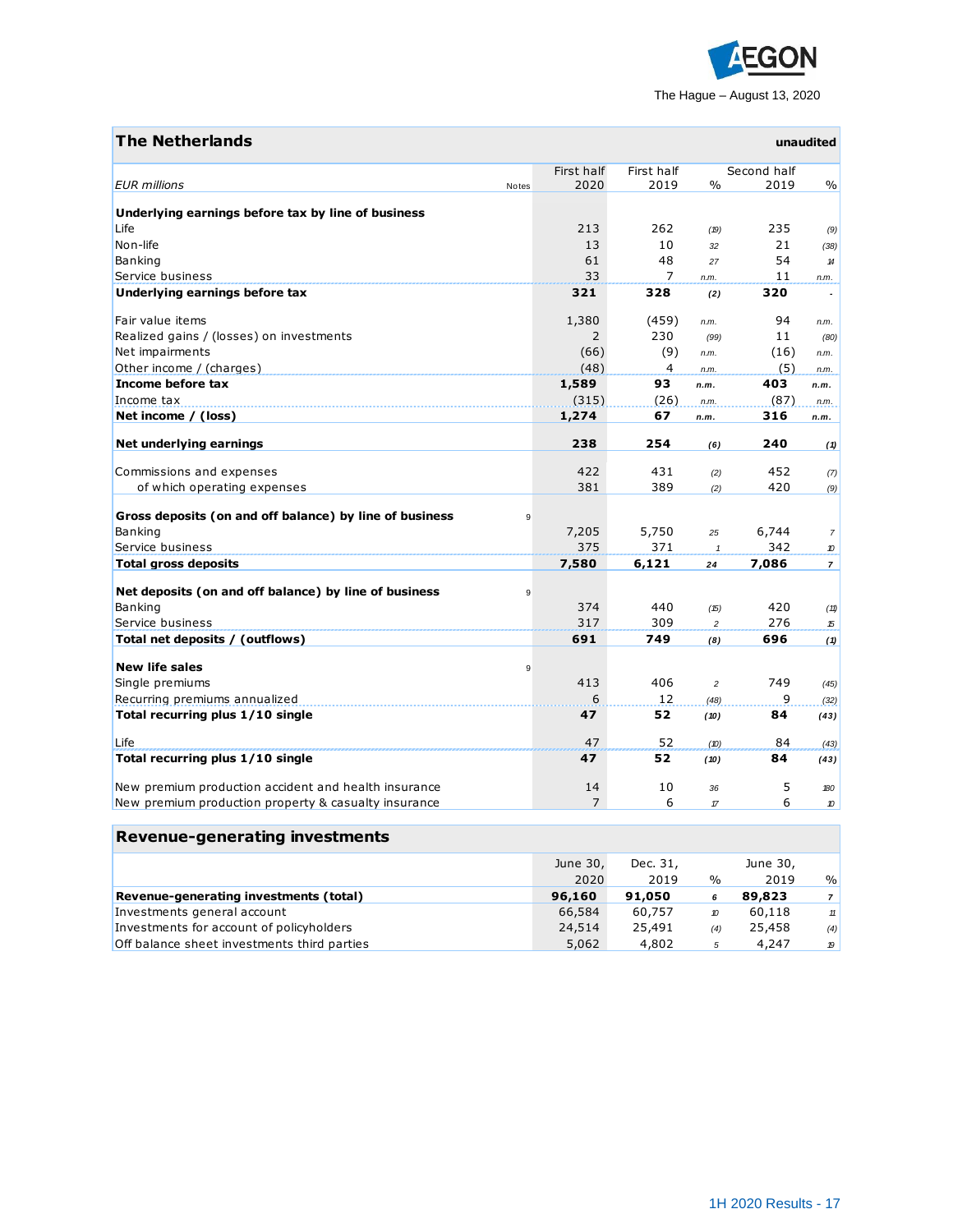

# United Kingdom

#### **Underlying earnings before tax**

Underlying earnings rose by 17% to GBP 71 million compared with the first half of 2019.

- Digital Solutions earnings increased to GBP 25 million from GBP 14 million, driven by higher fee income as a result of continued growth in platform assets, and improved Protection earnings. Lower expenses also contributed to the earnings increase as savings from the integration of Cofunds more than offset expenses for business continuity related to the COVID-19 pandemic lockdown.
- Earnings of the Existing Business declined by 1% to GBP 46 million, due to the gradual run-off of the unit linked portfolio, offset in part by favorable mortality experience on the retained annuity book.

#### **Net income**

Net income amounted to GBP 100 million, reflecting gains on fair value items.

The gains from fair value items were GBP 78 million, driven by gains on equity and interest rate hedges to protect the solvency position and fee income.

Other charges amounted to GBP 47 million and consisted of GBP 19 million transition and conversion charges related to the agreement with Atos for administration services related to the Existing Business; GBP 10 million charges for the Cofunds integration; a GBP 12 million impairment of intangibles related to the Cofunds acquisition in 2017 due to expected lower future cash flows reflecting market circumstances; and GBP 5 million policyholder taxes, which were fully offset by a tax credit in the income tax line.

Income tax was a charge of GBP 2 million, while income before tax was GBP 102 million, resulting in an effective tax rate on income before tax of 2% in the first half of 2020. The effective tax rate reflected a tax credit following a change in the deferred tax position due to a higher corporate tax rate, as well as the aforementioned policyholder tax credit of GBP 5 million.

#### **Return on capital**

The return on average capital, excluding revaluation reserves, invested in Aegon's business in the UK increased by 3.6%-points to 10.9%, driven by higher net underlying earnings, supported by favorable one-time tax items.

#### **Operating expenses**

Operating expenses decreased by 11% to GBP 206 million, driven by lower restructuring expenses, and expense savings, which were only partly offset by expenses for business continuity related to the lockdown as a result of the COVID-19 pandemic.

#### **Sales**

Gross deposits more than doubled to GBP 6.4 billion, as sales performance was robust despite volatile markets. The increase was largely driven by institutional platform net deposits, which can be lumpy.

Net deposits amounted to GBP 1.8 billion compared with a net outflow of GBP 2.4 billion in the first half of 2019, largely driven by institutional platform net deposits, as well as higher retention, especially in Retail, due to the COVID-19 pandemic lockdown.

New life sales decreased by 9% to GBP 17 million, reflecting the impact on protection sales from the lockdown as a result of the COVID-19 pandemic.

#### **Market consistent value of new business**

The market consistent value of new business decreased by 17% to GBP 38 million, primarily caused by lower volumes and a less favorable mix of workplace business.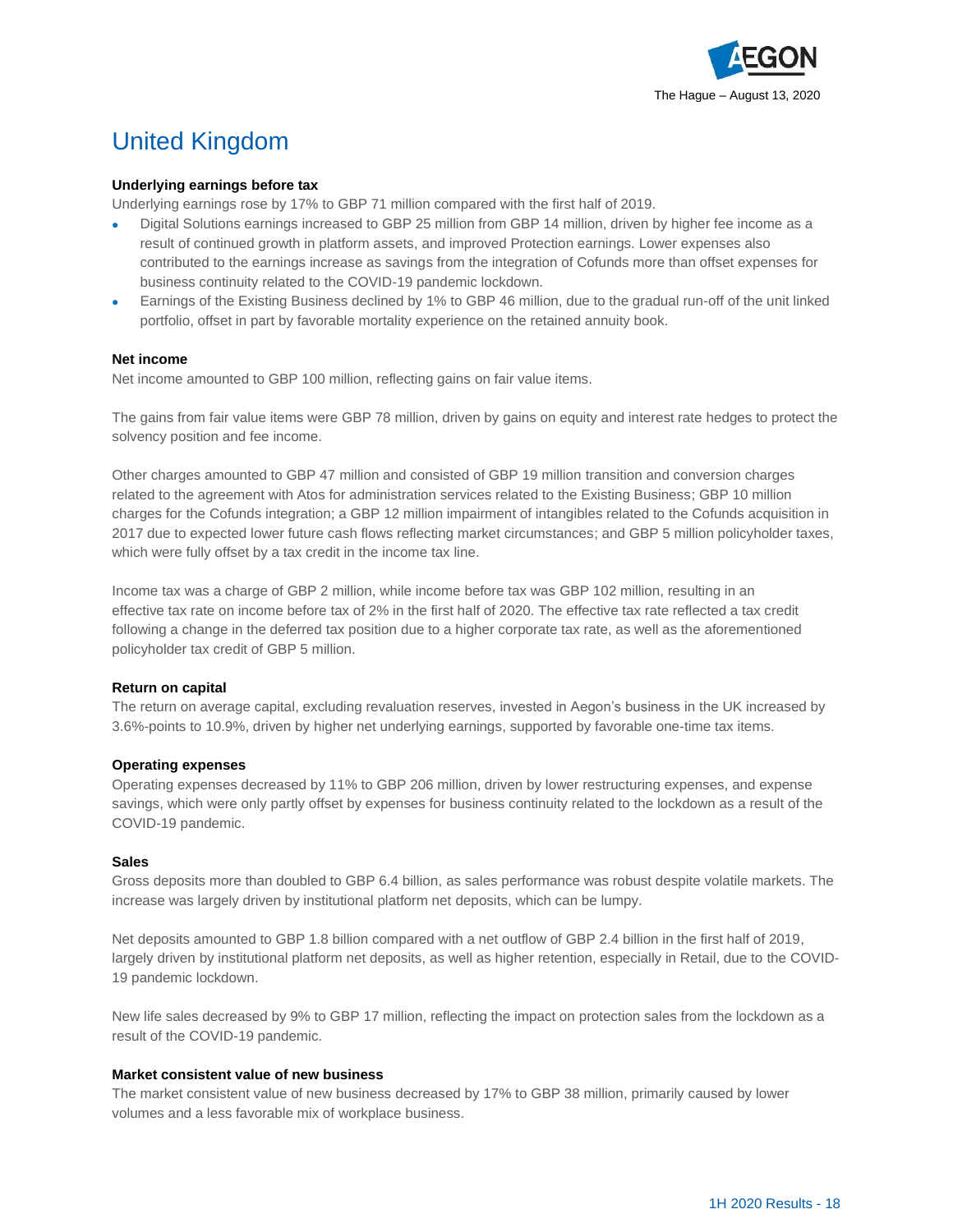

### **Revenue-generating investments**

Revenue-generating investments decreased by 2% in the first half of 2020 to GBP 180 billion compared with yearend 2019 due to negative market movements, partly offset by net deposits.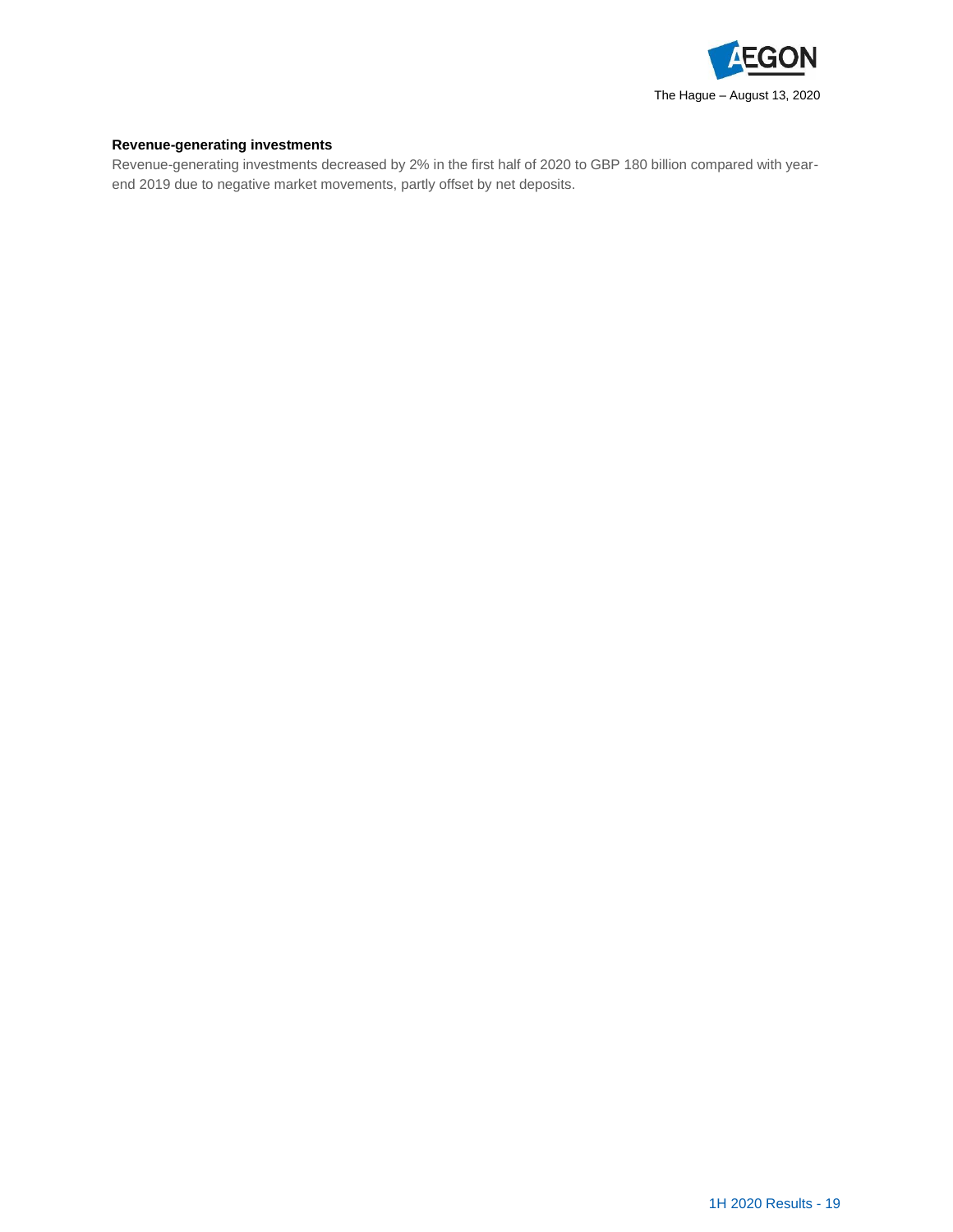

| <b>United Kingdom</b>                                        |            |              |        |             | unaudited     |
|--------------------------------------------------------------|------------|--------------|--------|-------------|---------------|
|                                                              | First half | First half   |        | Second half |               |
| <b>GBP</b> millions<br>Notes                                 | 2020       | 2019         | $\%$   | 2019        | $\frac{0}{0}$ |
|                                                              |            |              |        |             |               |
| Underlying earnings before tax by line of business           |            |              |        |             |               |
| <b>Existing Business</b>                                     | 46         | 46           | (1)    | 40          | 16            |
| <b>Digital Solutions</b>                                     | 25         | 14           | 76     | 22          | 15            |
| Underlying earnings before tax                               | 71         | 61           | $17\,$ | 61          | 16            |
| Fair value items                                             | 78         | (67)         | n.m.   | (49)        | n.m.          |
| Realized gains / (losses) on investments                     |            | $\mathbf{1}$ | (57)   | 2           | (84)          |
| Other income / (charges)<br>5                                | (47)       | (14)         | n.m.   | (19)        | (143)         |
| Income before tax                                            | 102        | (19)         | n.m.   | (4)         |               |
| Income tax                                                   | (2)        | (20)         | 88     | 14          | n.m.<br>n.m.  |
| Net income / (loss)                                          | 100        | (39)         | n.m.   | 9           | n.m.          |
|                                                              |            |              |        |             |               |
| Net underlying earnings                                      | 72         | 53           | 35     | 88          | (17)          |
|                                                              |            |              |        |             |               |
| Commissions and expenses                                     | 279        | 305          | (8)    | 314         | (11)          |
| of which operating expenses                                  | 206        | 230          | (11)   | 236         | (13)          |
| Gross deposits (on and off balance) by line of business<br>9 |            |              |        |             |               |
| <b>Existing Business</b>                                     | 845        | 960          | (2)    | 929         |               |
| <b>Digital Solutions</b>                                     | 5,529      | 2,184        | 153    | 4,477       | (9)<br>24     |
| <b>Total gross deposits</b>                                  | 6,374      | 3,145        | 103    | 5,405       | 18            |
|                                                              |            |              |        |             |               |
| Net deposits (on and off balance) by line of business<br>9   |            |              |        |             |               |
| <b>Existing Business</b>                                     | (245)      | (451)        | 46     | (566)       | 57            |
| Digital Solutions                                            | 2,040      | (1,963)      | n.m.   | (78)        | n.m.          |
| Total net deposits / (outflows)                              | 1,795      | (2, 414)     | n.m.   | (644)       | n.m.          |
|                                                              |            |              |        |             |               |
| <b>New life sales</b><br>6, 9                                |            |              |        |             |               |
| Recurring premiums annualized                                | 17         | 18           | (9)    | 18          | (5)           |
| Total recurring plus 1/10 single                             | 17         | 18           | (9)    | 18          | (5)           |
| <b>Digital Solutions</b>                                     | 17         | 18           | (9)    | 18          | (5)           |
| Total recurring plus 1/10 single                             | 17         | 18           | (9)    | 18          | (5)           |
|                                                              |            |              |        |             |               |
| <b>Revenue-generating investments</b>                        |            |              |        |             |               |
|                                                              | June 30,   | Dec. 31,     |        | June 30,    |               |
|                                                              | 2020       | 2019         | $\%$   | 2019        | $\%$          |
| Revenue-generating investments (total)                       | 179,985    | 184,530      | (2)    | 180,282     | $\omega$      |
| Investments general account                                  | 1,828      | 1,724        | 6      | 1,775       | 3             |
| Investments for account of policyholders                     | 76,741     | 77,823       | (1)    | 74,305      | 3             |

Off balance sheet investments third parties 101,416 104,984 *(3)* 104,202 *(3)*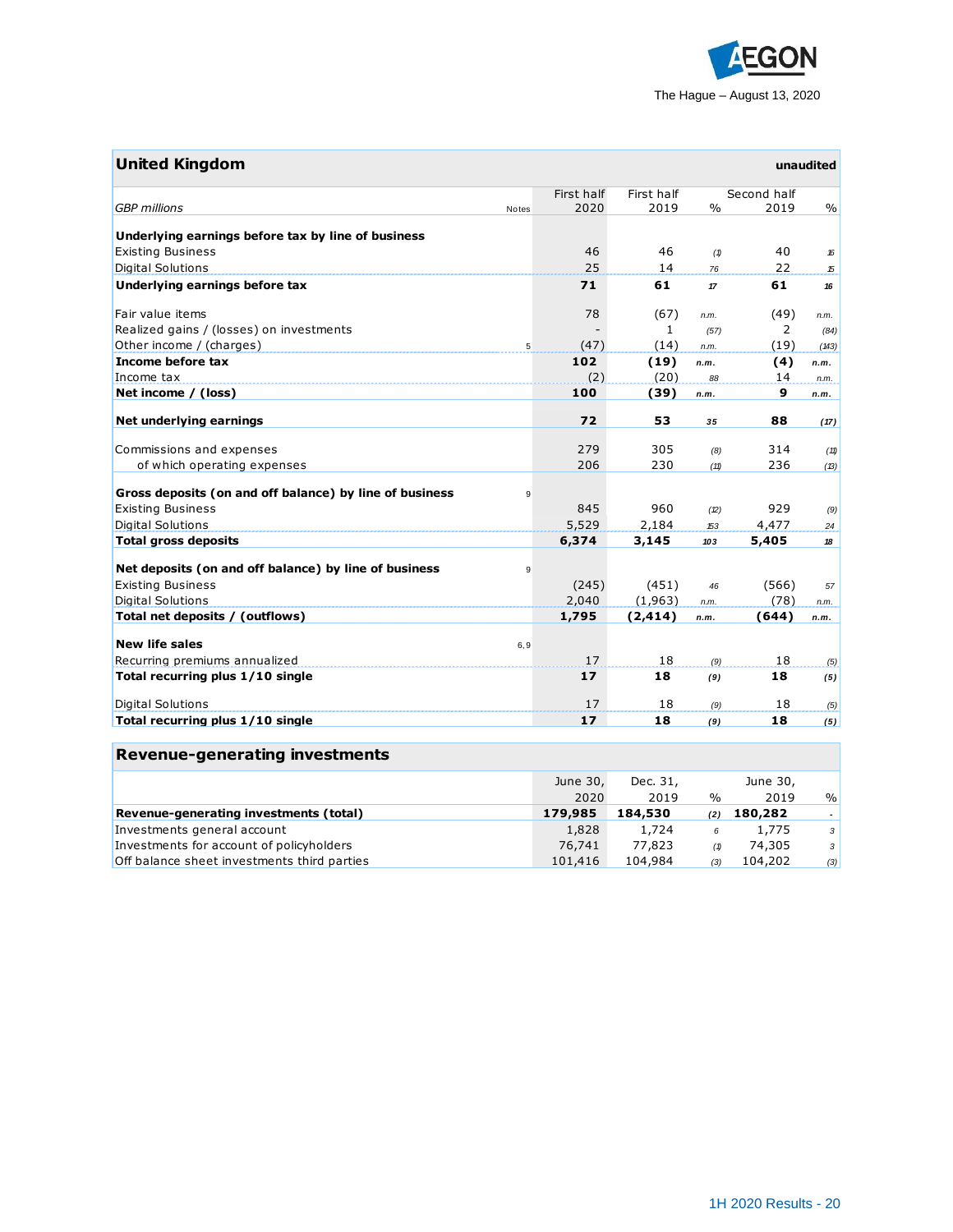

### International

#### **Underlying earnings before tax**

Underlying earnings before tax from International amounted to EUR 75 million in the first half of 2020, which was EUR 4 million or 6% above the prior year period. Better results in Spain & Portugal and the sale of the loss-making variable annuity joint ventures in Japan more than offset lower results at TLB.

- Earnings from Spain & Portugal were EUR 24 million, 27% higher than the first half of 2019. This was driven by the ongoing growth of the life portfolio in the joint ventures, as well as better technical results, mainly due to fewer health insurance claims because of the lockdowns related to the COVID-19 pandemic.
- TLB, the high-net-worth business, recorded earnings of EUR 25 million, a decrease of EUR 5 million compared with the prior year period. This was mostly caused by less favorable mortality claims experience. Higher surrender benefits were offset by the impact of lower interest rates, which led to unfavorable intangible adjustments and a lower investment margin.
- Earnings from Hungary and China were stable at EUR 23 million and EUR 9 million, respectively.
- For the Others segment, the result improved by EUR 3 million to a loss of EUR 6 million. This was mainly driven by the sale of Aegon's 50% stake in the loss-making variable annuity joint ventures in Japan, which closed in January 2020.

#### **Net income**

Net income from Aegon's operations in International decreased to EUR 91 million in the first half of 2020 as the increase in underlying earnings was more than offset by lower realized gains when compared with the prior year period.

Fair value items amounted to a loss of EUR 1 million for the first half of 2020. Realized gains were EUR 8 million, driven by normal trading activity. The first half of 2019 showed EUR 19 million realized gains as a result of the divestment of assets backing insurance liabilities in Spain & Portugal. Net impairments of EUR 5 million were the result of bankruptcies and restructurings in TLB's asset portfolio.

Other income amounted to EUR 25 million and was driven by the EUR 53 million gain on the sale of Aegon's stake in the variable annuity joint ventures in Japan. This more than offset the charge resulting from the lowering of the longterm interest rate assumption in TLB of EUR 17 million. There were also EUR 10 million charges for a software impairment in Hungary and restructurings.

Income tax was EUR 11 million in the first half of 2020, in line with the first half of 2019.

#### **Return on capital**

The return on average capital invested in Aegon's International businesses, excluding revaluation reserves, improved by 0.5%-points to 6.6%, benefiting from the increase in net underlying earnings. This rise in net underlying earnings more than offset the impact of a higher equity due to a capital injection in Spain. Return on capital of Aegon's businesses excludes the benefit of leverage at the Holding.

#### **Operating expenses**

Operating expenses amounted to EUR 198 million, which is a decrease of EUR 9 million compared with the prior year period. The decrease was mainly driven by the sale of Aegon's stake in the Japanese joint ventures and the depreciation of the Hungarian Forint. This more than offset an increase in operating expenses in China caused by higher personnel costs as a result of a higher production.

#### **Sales**

Total new life sales declined by 3% to EUR 128 million. On a constant currency basis, new life sales remained level, as higher sales from China and Turkey were offset by lower sales in TLB.

New life sales from China joint venture increased by EUR 15 million, driven by strong production from a partnership with a large e-commerce partner and good performance from the agency channel with a new whole life product.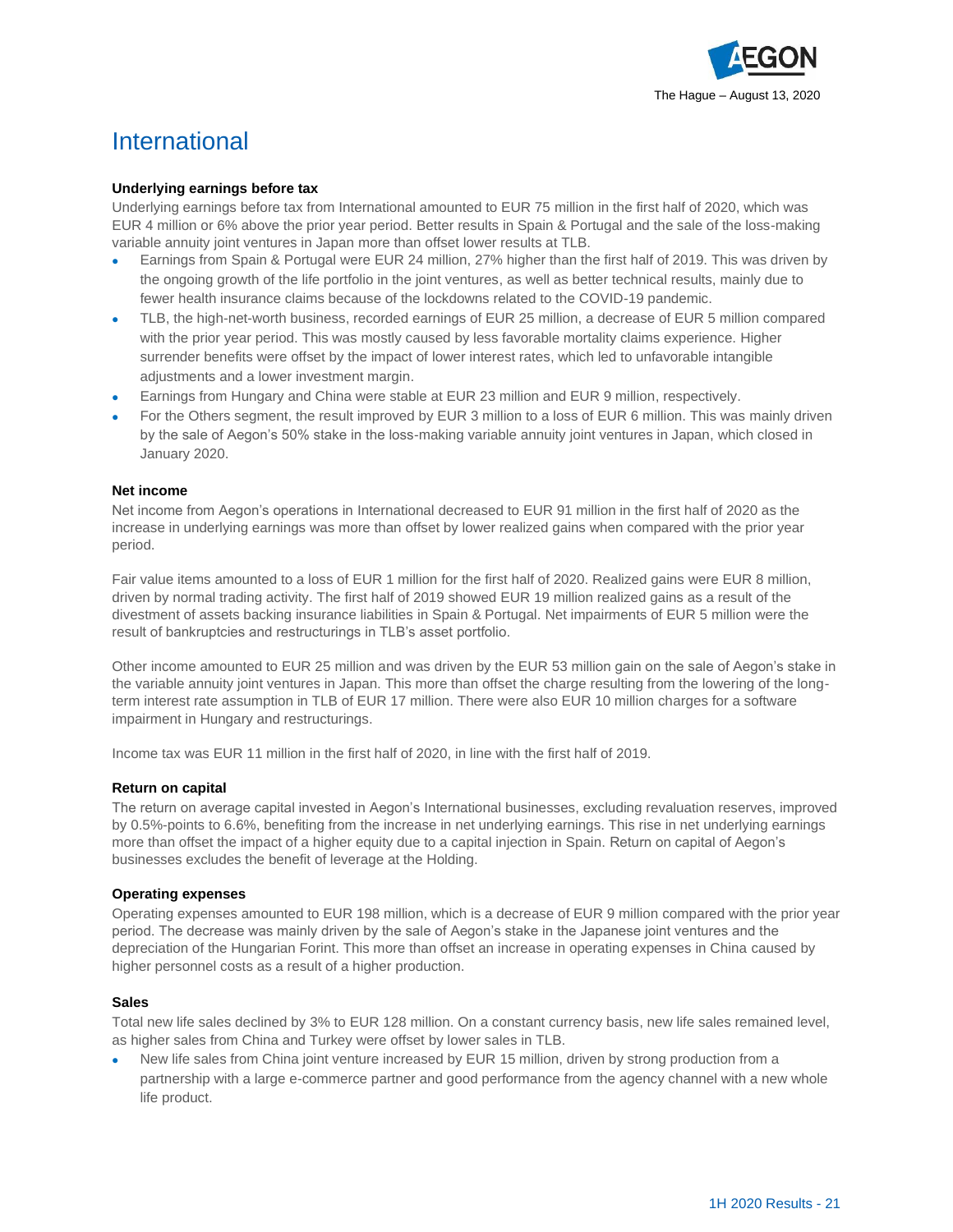

- For TLB, new life sales decreased by EUR 14 million due to the continuing challenging market circumstances and the COVID-19 lockdown.
- Spain & Portugal were negatively impacted in the bancassurance channel by lockdown measures. Higher new life sales in the Others segment were driven by higher production in Turkey as a result of distribution growth and a strong utilization of digital tools for the tied network and brokers.

New premium production for accident and health insurance amounted to EUR 16 million and for property & casualty insurance amounted to EUR 53 million. Both were impacted adversely by the lockdown measures, mainly in Spain & Portugal and in Hungary.

Gross deposits were EUR 163 million. The decrease of EUR 19 million was due to the sale of non-core activities in Hungary in 2019, more than offsetting growth in pension contributions in Hungary and in Romania as part of the Others segment.

Net deposits amounted to EUR 82 million and showed an increase of EUR 20 million. The main drivers were lower outflows in Hungary due to favorable conditions in the first half of 2019 leading to more customers collecting their pension savings, and in Poland, reported in the Others segment, resulting from lower pension asset balances due to adverse markets. In addition, net deposits were up due to the growth in pension contributions.

#### **Market consistent value of new business**

The market consistent value of new business in International decreased from EUR 69 million in the first half of 2019 to EUR 36 million in the first half of 2020. This was mostly driven by decreases for Spain & Portugal and TLB. For Spain & Portugal the main driver was lower sales due to the lockdowns imposed, in addition to an assumption update in the second half of 2019. For TLB, the main drivers for the decrease are the unfavorable economic environment and lower production.

#### **Revenue-generating investments**

Revenue-generating investments amounted to EUR 15.7 billion on June 30, 2020. This is a slight decrease of EUR 0.2 billion when compared to December 31, 2019.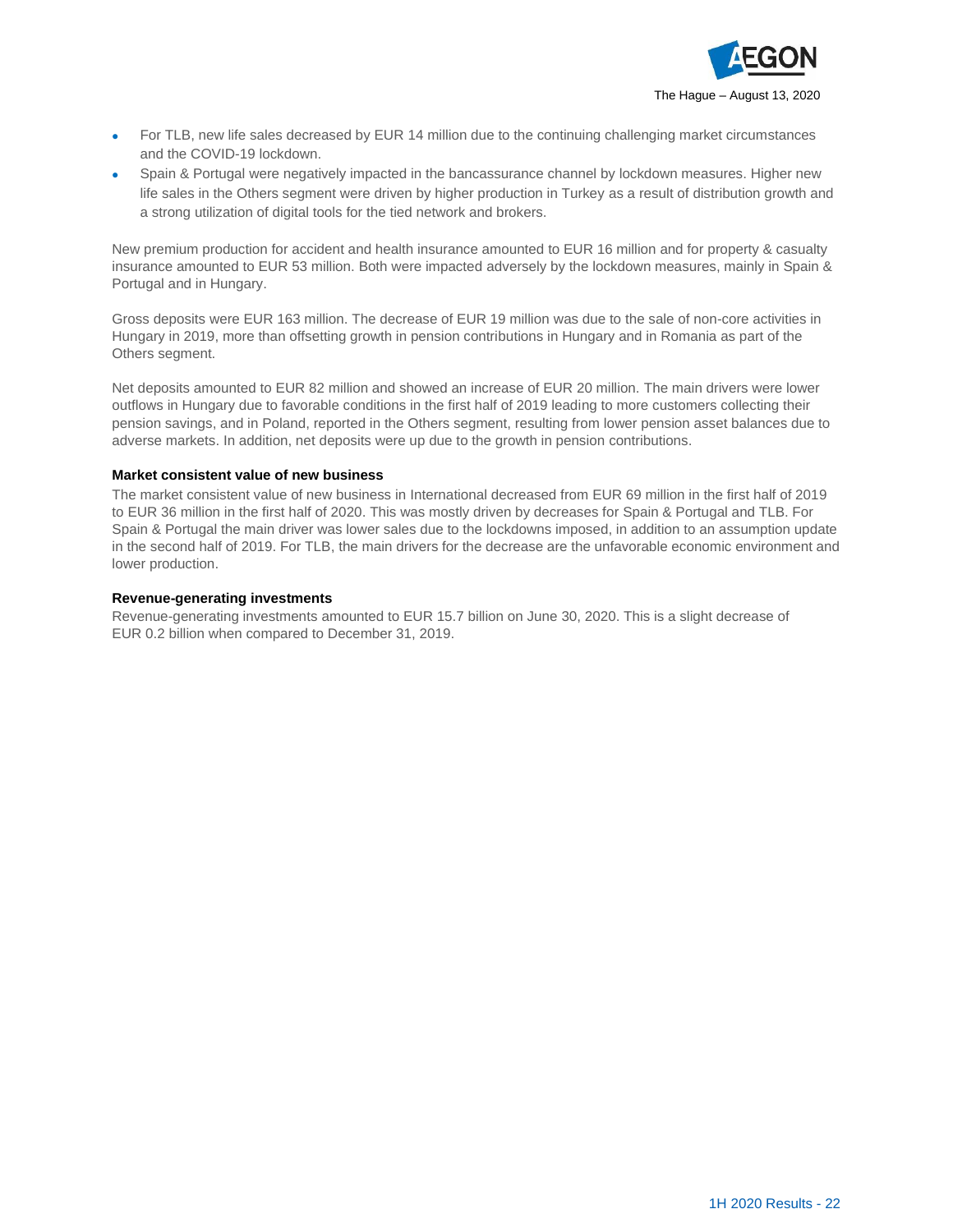

| <b>International</b>                                                                                            |            |            |                  |                          | unaudited |
|-----------------------------------------------------------------------------------------------------------------|------------|------------|------------------|--------------------------|-----------|
|                                                                                                                 | First half | First half |                  | Second half              |           |
| <b>EUR</b> millions<br>Notes                                                                                    | 2020       | 2019*      | $\frac{0}{0}$    | 2019*                    | $\%$      |
| Underlying earnings before tax by line of business                                                              |            |            |                  |                          |           |
| Spain & Portugal                                                                                                | 24         | 19         | 27               | 23                       | 4         |
| Hungary                                                                                                         | 23         | 22         | $\overline{4}$   | 21                       | 14        |
| TLB                                                                                                             | 25         | 30         | (15)             | 34                       | (25)      |
| China                                                                                                           | 9          | 9          | (6)              | 5                        | 74        |
| Other                                                                                                           | (6)        | (9)        | 34               | (9)                      | 31        |
| Underlying earnings before tax                                                                                  | 75         | 71         | 6                | 73                       | 3         |
| Fair value items                                                                                                | (1)        | (6)        | 87               | 8                        | n.m.      |
| Realized gains / (losses) on investments                                                                        | 8          | 19         | (59)             | 17                       | (54)      |
| Net impairments                                                                                                 | (5)        | (1)        |                  | $\mathbf{1}$             |           |
| Other income / (charges)                                                                                        | 25         | 24         | n.m.             | (9)                      | n.m.      |
| Income before tax                                                                                               | 102        | 108        | $\mathbf{1}$     | 90                       | n.m.      |
| Income tax                                                                                                      | (11)       | (11)       | (6)              | (22)                     | 13        |
| Net income / (loss)                                                                                             | 91         | 98         |                  | 67                       | 52        |
|                                                                                                                 |            |            | (7)              |                          | 35        |
| Net underlying earnings                                                                                         | 59         | 53         | 11               | 52                       | 14        |
| Commissions and expenses                                                                                        | 340        | 346        | (2)              | 345                      | (2)       |
| of which operating expenses                                                                                     | 198        | 207        | (4)              | 215                      | (8)       |
| Gross deposits (on and off balance)<br>9                                                                        |            |            |                  |                          |           |
| Spain & Portugal                                                                                                | 7          | 9          | (17)             | 12                       | (40)      |
| Hungary                                                                                                         | 25         | 48         | (48)             | 42                       | (39)      |
| China                                                                                                           | 8          | 7          | 19               | $\overline{\phantom{a}}$ | n.m.      |
| Other                                                                                                           | 122        | 118        | $\boldsymbol{4}$ | 122                      |           |
| <b>Total gross deposits</b>                                                                                     | 163        | 182        | (10)             | 176                      | (7)       |
| Net deposits (on and off balance)<br>9                                                                          |            |            |                  |                          |           |
| Spain & Portugal                                                                                                | 2          | (5)        | n.m.             | 8                        | (78)      |
| Hungary                                                                                                         | 9          | 13         | (29)             | (100)                    | n.m.      |
| China                                                                                                           | 6          | 7          | (8)              | (5)                      | n.m.      |
| Other                                                                                                           | 65         | 47         | 38               | 56                       | 15        |
| Total net deposits / (outflows)                                                                                 | 82         | 62         | 32               | (42)                     | n.m.      |
| <b>New life sales</b><br>9                                                                                      |            |            |                  |                          |           |
| Single premiums                                                                                                 | 154        | 259        | (40)             | 184                      | (16)      |
| Recurring premiums annualized                                                                                   | 112        | 105        | $\overline{7}$   | 114                      | (2)       |
| Total recurring plus 1/10 single                                                                                | 128        | 131        | (3)              | 133                      | (4)       |
| Spain & Portugal                                                                                                | 21         | 26         | (19)             | 28                       | (23)      |
| Hungary                                                                                                         | 10         | 12         | (19)             | 11                       | (7)       |
| <b>TLB</b>                                                                                                      | 5          | 19         | (72)             | 13                       | (58)      |
| China                                                                                                           | 60         | 45         | 33               | 47                       | 27        |
| Other                                                                                                           | 31         | 28         | 10               | 34                       | (10)      |
| Total recurring plus 1/10 single                                                                                | 128        | 131        | (3)              | 133                      | (4)       |
| New premium production accident and health insurance                                                            | 16         | 20         | (20)             | 21                       | (26)      |
| New premium production property & casualty insurance                                                            | 53         | 59         | (11)             | 58                       | (9)       |
| * Amounts have been restated to reflect the voluntary change in accounting policies related to deferred cost of |            |            |                  |                          |           |

reinsurance (DCoR) adopted by Aegon effective January 1, 2020. For the amounts of the restatement, we refer to Aegon's Condensed Consolidated Interim Financial Statements.

| <b>Revenue-generating investments</b>       |          |          |               |          |                |
|---------------------------------------------|----------|----------|---------------|----------|----------------|
|                                             | June 30, | Dec. 31, |               | June 30, |                |
|                                             | 2020     | 2019     | $\frac{0}{0}$ | 2019     | $\frac{9}{0}$  |
| Revenue-generating investments (total)      | 15,718   | 15,911   | (1)           | 15,841   | (1)            |
| Investments general account                 | 8,632    | 8,373    | 3             | 8,055    | 7 <sup>1</sup> |
| Investments for account of policyholders    | 925      | 1,076    | (14)          | 1,243    | (26)           |
| Off balance sheet investments third parties | 6,161    | 6,463    | (5)           | 6,542    | (6)            |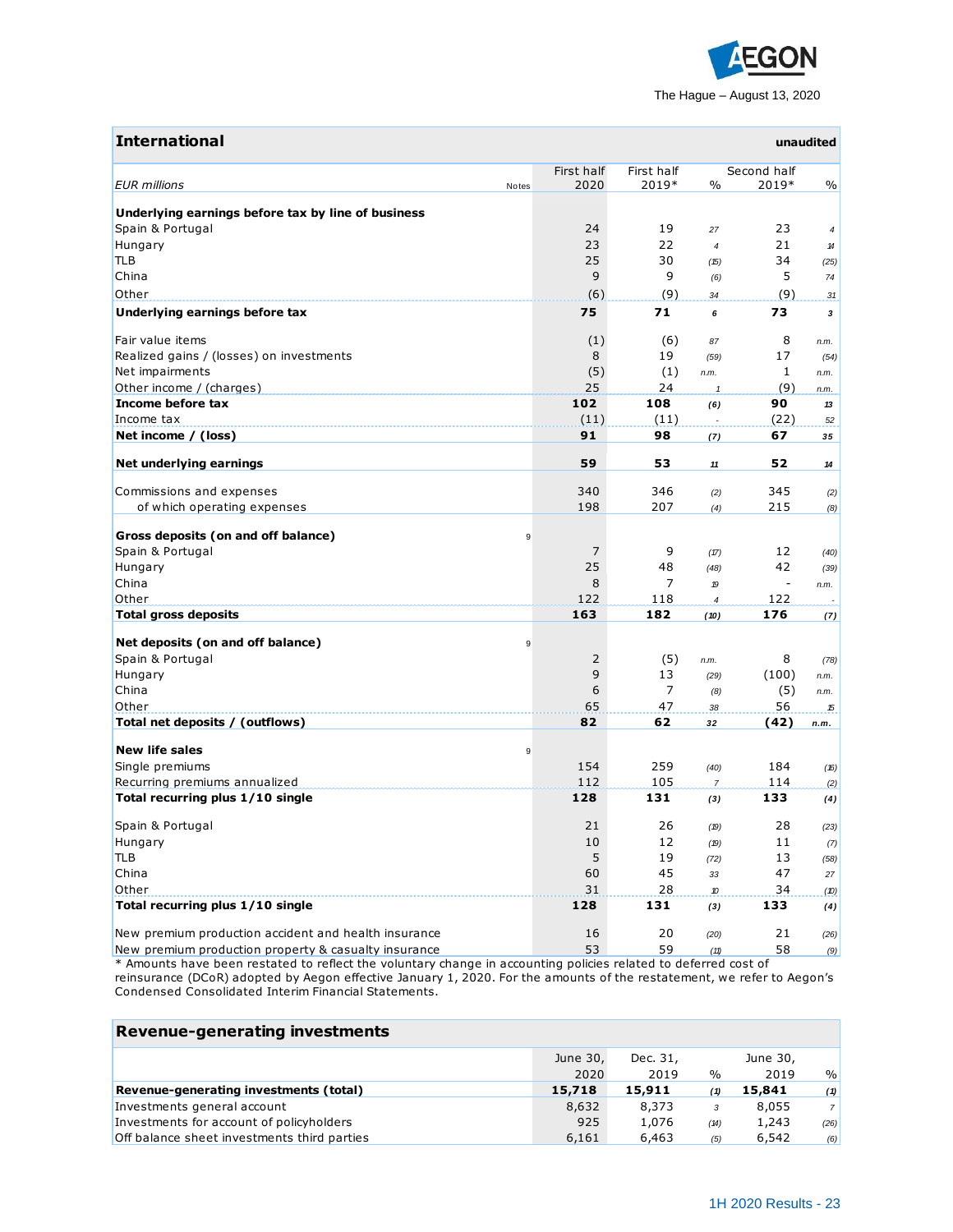

## Asset Management

#### **Underlying earnings before tax**

Underlying earnings before tax from Aegon Asset Management were up by 17% to EUR 71 million in the first half of 2020. Strong performance of Aegon's Chinese asset management joint venture AIFMC, more than offset a decrease in earnings from Aegon's Global Platforms.

- Earnings from Global Platforms decreased by EUR 6 million or 23% to EUR 20 million. This was mainly caused by the Fixed Income Platform and primarily due to lower management fees because of outflows as a result of uncertainty in the markets caused by the COVID-19 pandemic and lower revenues from the general account in the United States. These more than offset the earnings growth in Dutch Mortgage Fund and asset backed securities. The market uncertainty due to the COVID-19 pandemic also adversely impacted asset balances and revenues on the Equites Platform. Furthermore, the Real Assets Platform recorded lower performance fees.
- Earnings in Strategic Partnerships were up by EUR 17 million or 49% to EUR 51 million, mainly driven by AIFMC. Both management fees and performance fees in AIFMC showed a strong increase compared to the first half of 2019. The former was driven by higher asset balances and the latter by outperformance versus the benchmark, especially in the New Horizons multi-asset fund. Performance fees net of performance-based compensation had a positive impact of EUR 7 million on underlying earnings before tax.
- The result in the Others segment, consisting mainly of the asset management operations in Hungary and Spain, amounted to nil for the first half of 2020.

#### **Net income**

Net income from Asset Management increased by EUR 3 million to EUR 46 million. Higher underlying earnings were partially offset by a fair value loss of EUR 7 million related to seed capital investments, mainly from emerging markets and high yield products.

#### **Revenues**

Total revenues increased by 10% to EUR 305 million, mainly resulting from a strong increase in performance fees, aided by an increase in management fees. Performance fees increased from EUR 4 million to EUR 25 million, driven by higher performance fees from AIFMC, which was mainly due to the New Horizons multi-asset fund. Management fees were up by 3% to EUR 250 million as higher management fees in Strategic Partnerships, mainly from AIFMC, more than offset the lower management fees from Global Platforms and the Others segment.

Management fees from external third parties as a percentage of average assets under management from external third parties amounted to 20 basis points on an annualized basis.

#### **Operating expenses**

Operating expenses increased by 6% to EUR 232 million. The increase mainly stems from higher performance-based compensation in AIFMC and higher expenses driven by AIFMC's business growth. For Global Platforms, expenses were level albeit decreasing on a constant currency basis, driven by lower personnel expenses. The cost/income ratio improved by 2.9%-points to 75.8% as higher performance fees more than offset performance-based compensation. Annualized operating expenses as a percentage of average assets under management remained level at 13 basis points.

#### **Sales**

External third-party gross inflows almost doubled and amounted to EUR 65 billion in the first half of 2020. This strong increase resulted from higher inflows in Strategic Partnerships, which increased by EUR 30 billion. This was driven by three new fund launches at AIFMC, and inflows into existing AIFMC funds as investor confidence picked up throughout the period. Global Platforms also recorded an increase of third-party inflows, mainly driven by the Fixed Income Platform from high yield funds and the Dutch Mortgage Fund.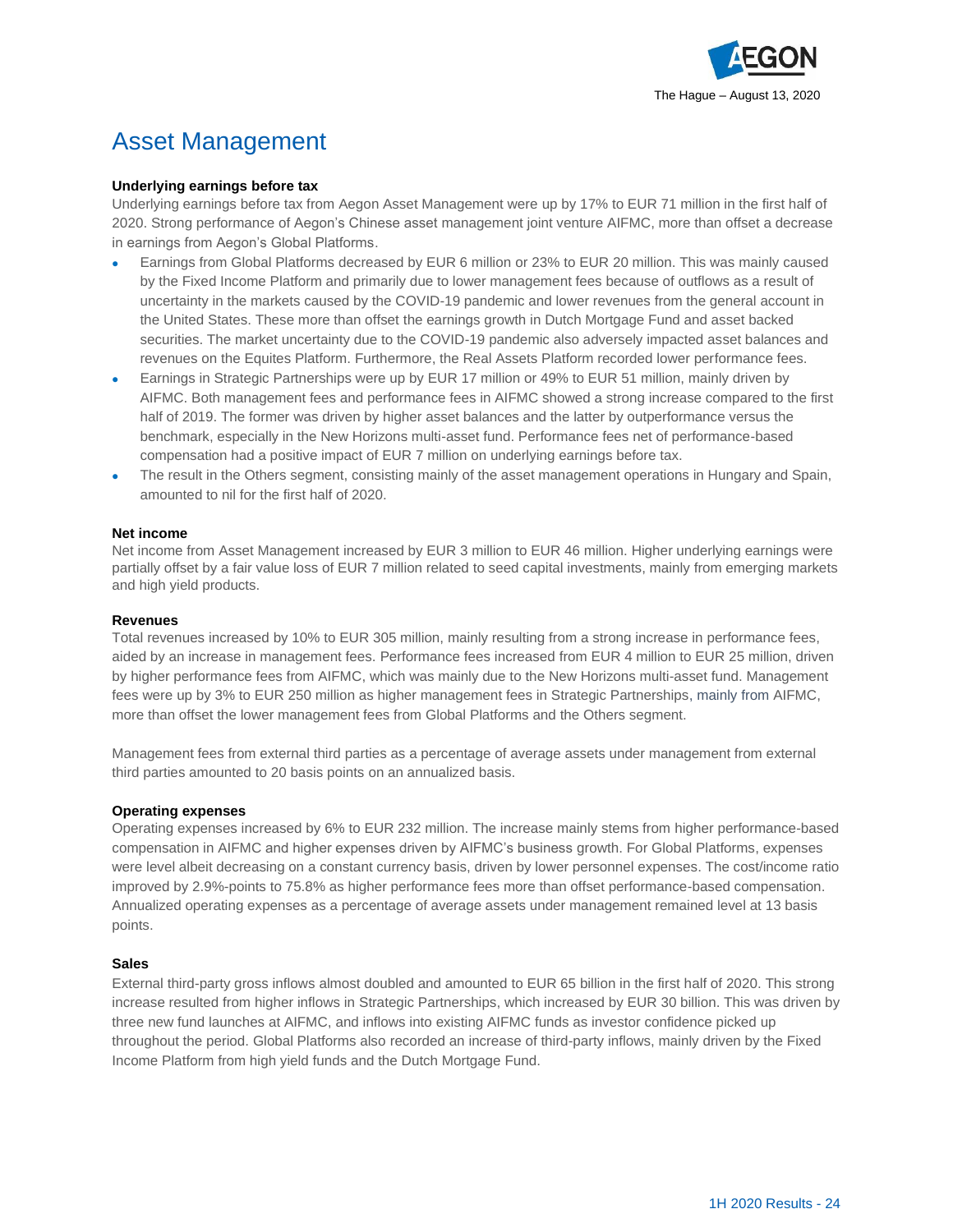

The external third-party net inflows decreased to EUR 0.4 billion in the first half of 2020, from EUR 3.2 billion in the prior year period. This decrease was driven by the Global Platforms for which net inflows decreased by EUR 2.9 billion, mainly attributed to redemptions in the Fixed Income and the Fiduciary Services & Multi Management Platform as a result of the economic uncertainty caused by the COVID-19 pandemic. The latter also caused high inflows and outflows at Strategic Partnerships. The overall net inflows from external third-parties for the first half year of 2020 add to Aegon's 8-year track record of consecutive annual net inflows.

#### **Assets under management**

Assets under management increased by EUR 12 billion to EUR 364 billion compared with the end 2019. This primarily resulted from positive markets increasing asset values as well as increasing net inflows in the general account driven by higher collateral, reflecting lower interest rates.

#### **Return on capital**

The return on average capital invested in Aegon Asset Management in the first half of 2020, excluding revaluation reserves, remained stable at 18% as the positive impact of higher underlying earnings was offset by a higher capital base. The higher capital base included higher regulatory capital requirements in China for AIFMC and retained capital to fund future growth opportunities.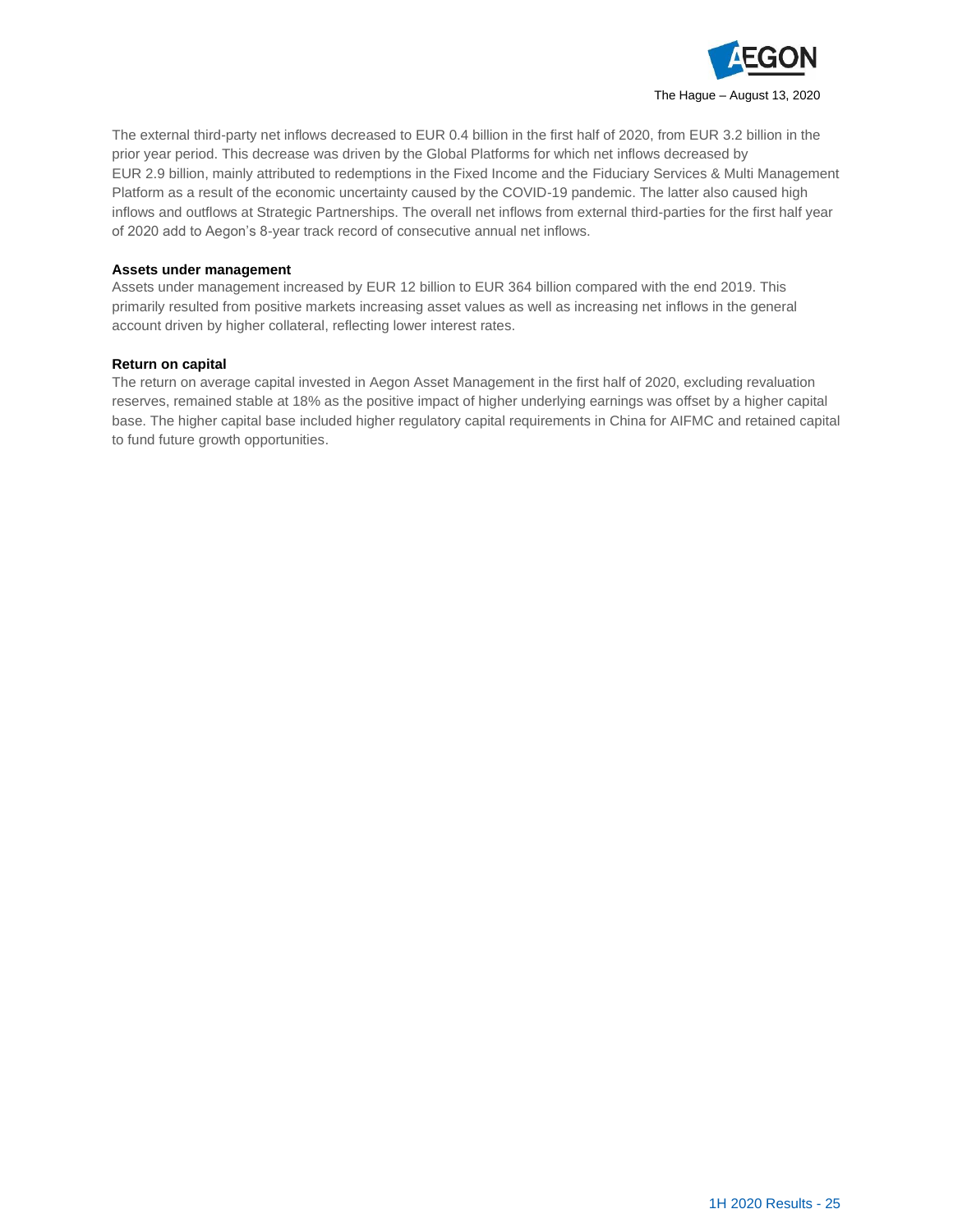

| <b>Asset Management</b>                  |              |                |                | unaudited                |                                |
|------------------------------------------|--------------|----------------|----------------|--------------------------|--------------------------------|
|                                          | First half   | First half     |                | Second half              |                                |
| <b>EUR</b> millions<br>Notes             | 2020         | 2019           | $\frac{0}{0}$  | 2019                     | $\%$                           |
| Underlying earnings before tax by region |              |                |                |                          |                                |
| <b>Global Platforms</b>                  | 20           | 26             | (23)           | 37                       | (46)                           |
| <b>Strategic Partnerships</b>            | 51           | 34             | 49             | 35                       | 45                             |
| Other                                    |              | 1              | (61)           | 7                        | (97)                           |
| Underlying earnings before tax           | 71           | 60             | 17             | 79                       | (10)                           |
| Net fair value items                     | (7)          | $\overline{a}$ | n.m.           |                          | n.m.                           |
| Realized gains / (losses) on investments | $\mathbf{1}$ | $\overline{a}$ | n.m.           | $\overline{\phantom{0}}$ | n.m.                           |
| Other income / (charges)                 |              | (1)            | 67             | (5)                      | 91                             |
| Income before tax                        | 64           | 59             | 8              | 73                       | (13)                           |
| Income tax                               | (18)         | (16)           | (11)           | (20)                     | 8                              |
| Net income / (loss)                      | 46           | 43             | $\overline{7}$ | 54                       | (15)                           |
|                                          |              |                |                |                          |                                |
| Net income / (loss) attributable to:     |              |                |                |                          |                                |
| Owners of Aegon N.V.                     | 45           | 42             | 6              | 54                       | (17)                           |
| Non-controlling interests                | $\mathbf{1}$ | $\overline{a}$ | 48             |                          | n.m.                           |
| Net underlying earnings                  | 51           | 44             | 15             | 57                       | (11)                           |
| <b>Revenues</b>                          |              |                |                |                          |                                |
| Management fees                          | 250          | 243            | 3              | 258                      | (3)                            |
| Performance fees                         | 25           | $\overline{4}$ | n.m.           | 18                       | 43                             |
| Other                                    | 31           | 31             | (2)            | 31                       | (1)                            |
| Total revenue *                          | 305          | 278            | 10             | 306                      | $\tilde{\phantom{a}}$          |
| General account                          | 71           | 74             |                | 75                       |                                |
| Third-party                              | 234          | 204            | (4)<br>15      | 231                      | (4)                            |
| Total revenue *                          | 305          | 278            | 10             | 306                      | $\mathbf{1}$<br>$\blacksquare$ |
|                                          |              |                |                |                          |                                |
| <b>Operating Expenses</b>                | 232          | 219            | 6              | 226                      | $\mathbf{z}$                   |
| Cost / income ratio                      | 75.8%        | 78.7%          | (4)            | 73.8%                    | 3                              |
| Gross flows external third-party         |              |                |                |                          |                                |
| <b>Global Platforms</b>                  | 9,414        | 7,734          | 22             | 8,208                    | 15                             |
| Strategic Partnerships                   | 55,411       | 25,692         | 116            | 38,888                   | 42                             |
| Other                                    | 217          | 56             | n.m.           | 362                      | (40)                           |
| Gross flows external third-party **      | 65,043       | 33,481         | 94             | 47,459                   | 37                             |
| Net flows external third-party           |              |                |                |                          |                                |
| <b>Global Platforms</b>                  | (2, 149)     | 740            | n.m.           | 1,203                    | n.m.                           |
| Strategic Partnerships                   | 2,536        | 2,620          | (3)            | 2,427                    | $\overline{4}$                 |
| Other                                    | 8            | (119)          | n.m.           | (30)                     | n.m.                           |
| Net flows external third-party **        | 395          | 3,241          | (88)           | 3,600                    | (89)                           |

\* Net fees and commissions

\*\* Other include intragroup eliminations from internal sub-advised agreements.

| Assets under management                                                                                    |          |          |      |          | unaudited      |
|------------------------------------------------------------------------------------------------------------|----------|----------|------|----------|----------------|
|                                                                                                            | June 30, | Dec. 31, |      | June 30, |                |
|                                                                                                            | 2020     | 2019     | $\%$ | 2019     | %              |
| Global Platforms                                                                                           | 274,122  | 265,660  | 3    | 257,369  | 7 <sup>1</sup> |
| Strategic partnerships                                                                                     | 85,777   | 81,940   | 5    | 77,613   | 11             |
| Other                                                                                                      | 3,742    | 3,919    | (5)  | 3,966    | (6)            |
| Total assets under management                                                                              | 363,641  | 351,520  | 3    | 338,949  | 7 <sup>1</sup> |
| General account ***                                                                                        | 128,645  | 113,827  | 13   | 113,377  | 13             |
| Third-party                                                                                                | 234,996  | 237,693  | (1)  | 225,571  | 4              |
| VVV Blasse parts that the princhese provided in this line and also included in athen prince of a secondary |          |          |      |          |                |

Please note that the numbers provided in this line are also included in other primary segments.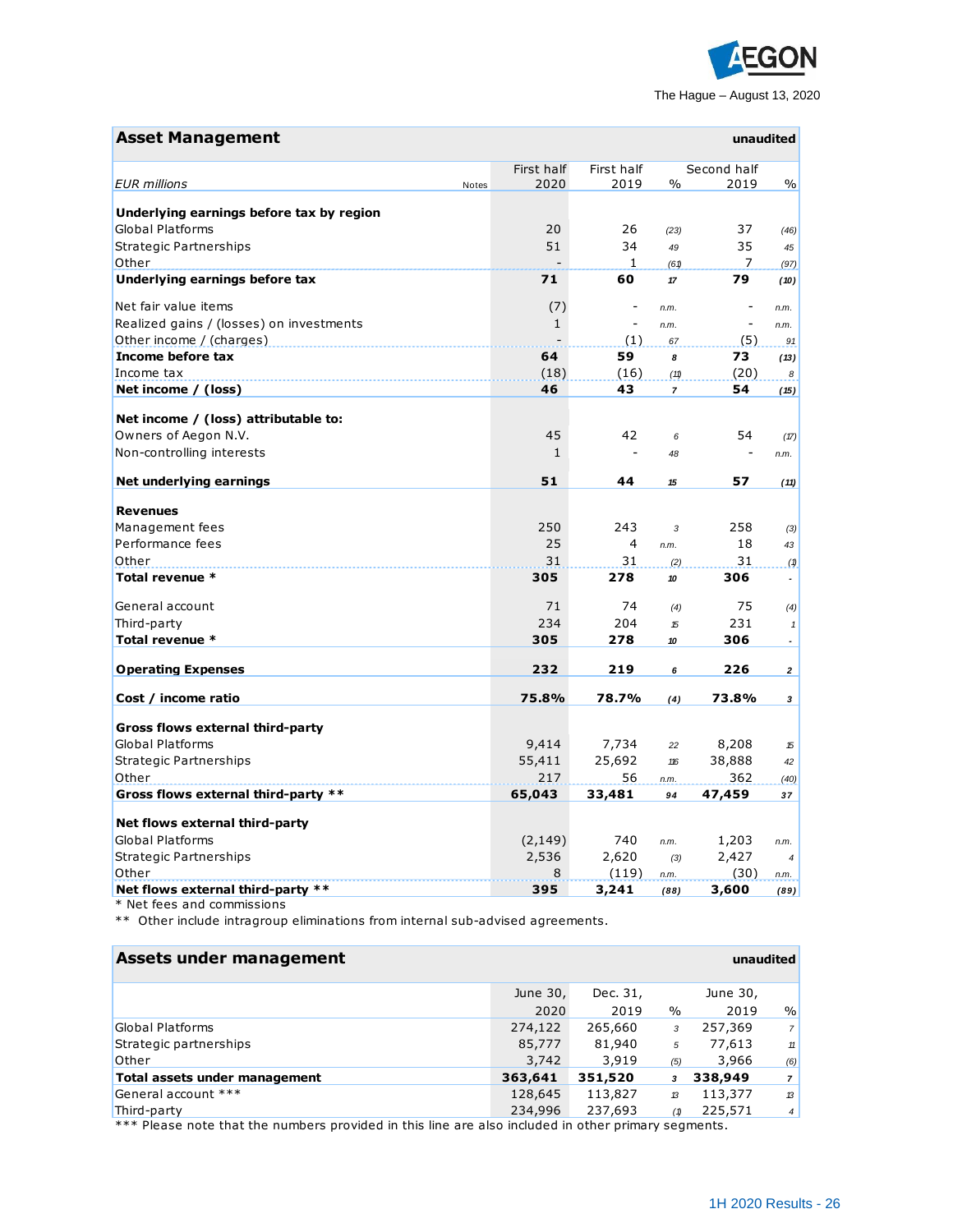

### **Market consistent value of new business unaudited**

|                         | <b>MCVNB</b> |            |      |             |      |
|-------------------------|--------------|------------|------|-------------|------|
| <b>Notes</b>            | First half   | First half |      | Second      |      |
| EUR millions, after tax | 2020         | 2019       |      | % half 2019 | $\%$ |
|                         |              |            |      |             |      |
| Americas                | 31           | 148        | (79) | 96          | (68) |
| The Netherlands         | (4)          |            | n.m. | 2           | n.m. |
| United Kingdom          | 43           | 52         | (17) | 36          | 18   |
| International           | 36           | 69         | (47) | 59          | (39) |
| <b>Total</b>            | 107          | 270        | (60) | 194         | (45) |

| <b>Modeled new business: APE</b> |                         |            |      | unaudited   |                  |
|----------------------------------|-------------------------|------------|------|-------------|------------------|
|                                  | <b>Premium business</b> |            |      |             |                  |
|                                  | <b>APE</b>              |            |      |             |                  |
| <b>Notes</b>                     | First half              | First half |      | Second      |                  |
| <b>EUR</b> millions              | 2020                    | 2019       |      | % half 2019 | $\%$             |
| 7                                |                         |            |      |             |                  |
| Americas                         | 426                     | 427        |      | 312         | 37               |
| The Netherlands                  | 58                      | 87         | (33) | 117         | (50)             |
| United Kingdom                   | 894                     | 1,229      | (27) | 857         | $\boldsymbol{4}$ |
| International                    | 154                     | 152        |      | 228         | (33)             |
| <b>Total</b>                     | 1,532                   | 1,895      | (19) | 1,515       |                  |

| <b>Modeled new business: Deposits</b><br>unaudited |                         |            |      |             |      |
|----------------------------------------------------|-------------------------|------------|------|-------------|------|
|                                                    | <b>Deposit business</b> |            |      |             |      |
|                                                    | <b>Deposits</b>         |            |      |             |      |
| <b>Notes</b>                                       | First half              | First half |      | Second      |      |
| <b>EUR</b> millions                                | 2020                    | 2019       |      | % half 2019 | $\%$ |
|                                                    |                         |            |      |             |      |
| Americas                                           | 4,231                   | 9,685      | (56) | 6,357       | (33) |
| The Netherlands                                    | 121                     | -          | n.m. | 130         | (7)  |
| United Kingdom                                     |                         | -          | n.m. |             | n.m. |
| International                                      | 13                      | 12         | 6    |             | 87   |
| <b>Total</b>                                       | 4,365                   | 9,698      | (55) | 6,493       | (33) |

#### **Currencies**

Income statement items: average rate 1 EUR = USD 1.1017 (2019: USD 1.1299).

Income statement items: average rate 1 EUR = GBP 0.8737 (2019: GBP 0.873).

Balance sheet items: closing rate 1 EUR = USD 1.1232 (2019: USD 1.1388; year-end 2019: USD 1.1225). Balance sheet items: closing rate 1 EUR = GBP 0.909 (2019: GBP 0.8948; year-end 2019: GBP 0.8473).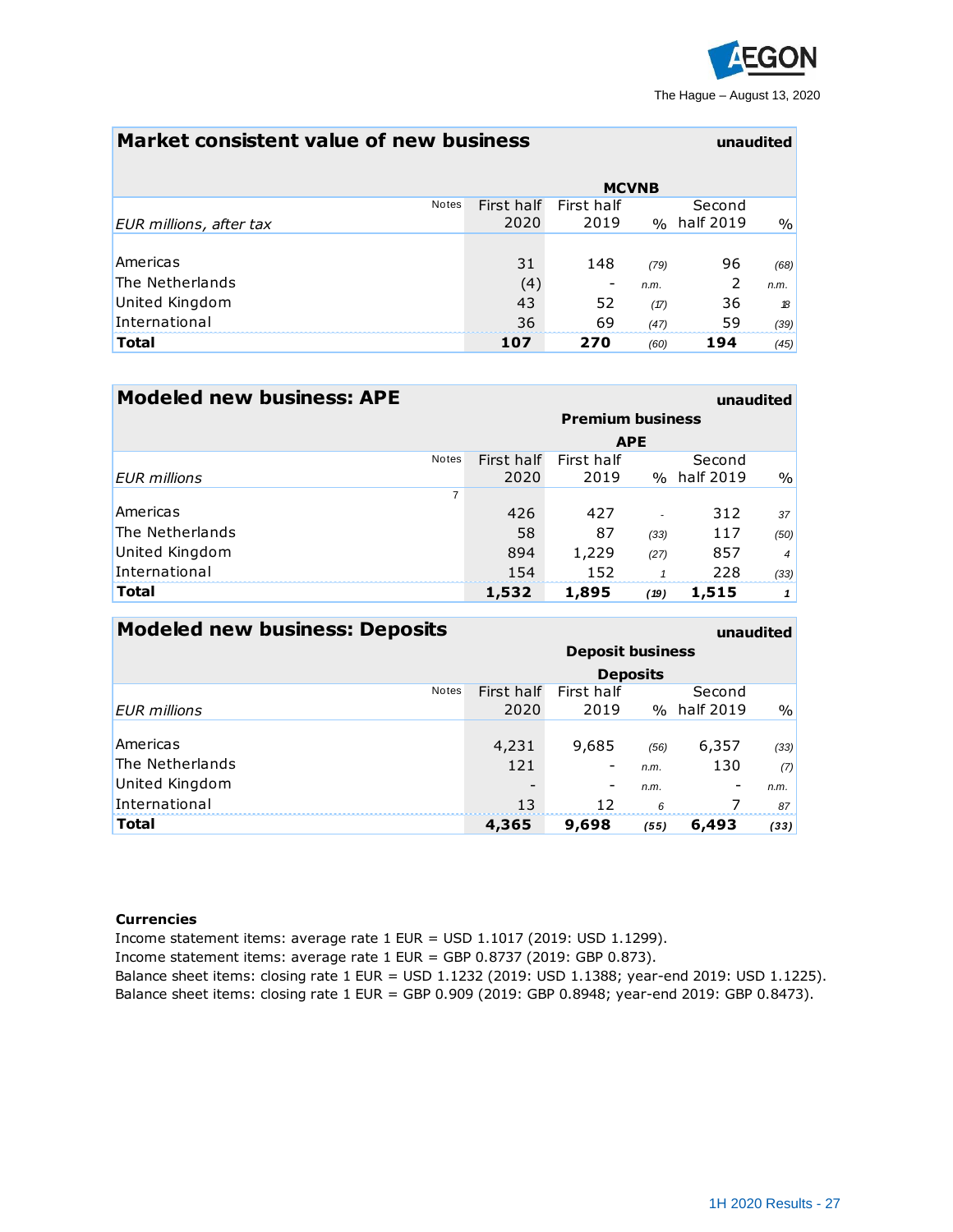

# Additional information

### **Presentation**

The conference call presentation is available o[n aegon.com](http://www.aegon.com/results) as of 7.30 a.m. CET.

### **Supplements**

Aegon's 1H 2020 Financial Supplement is available on [aegon.com.](http://www.aegon.com/results)

### **Conference call including Q&A**

9:00 a.m. CET

Audio webcast o[n aegon.com](http://www.aegon.com/results)

#### **Dial-in numbers**

United States: +1 720 543 0206 United Kingdom: +44 (0)330 336 9411 The Netherlands: +31 (0) 20 703 8261

Passcode: 1450240

Two hours after the conference call, a replay will be available on [aegon.com.](http://www.aegon.com/results)

#### **Publication dates 2020 results**

Second half year 2020 – February 11, 2021

#### **About Aegon**

Aegon's roots go back more than 175 years – to the first half of the nineteenth century. Since then, Aegon has grown into an international company, with businesses in more than 20 countries in the Americas, Europe and Asia. Today, Aegon is one of the world's leading financial services organizations, providing life insurance, pensions and asset management. Aegon's purpose is to help people achieve a lifetime of financial security. More information on [aegon.com/about.](http://www.aegon.com/about)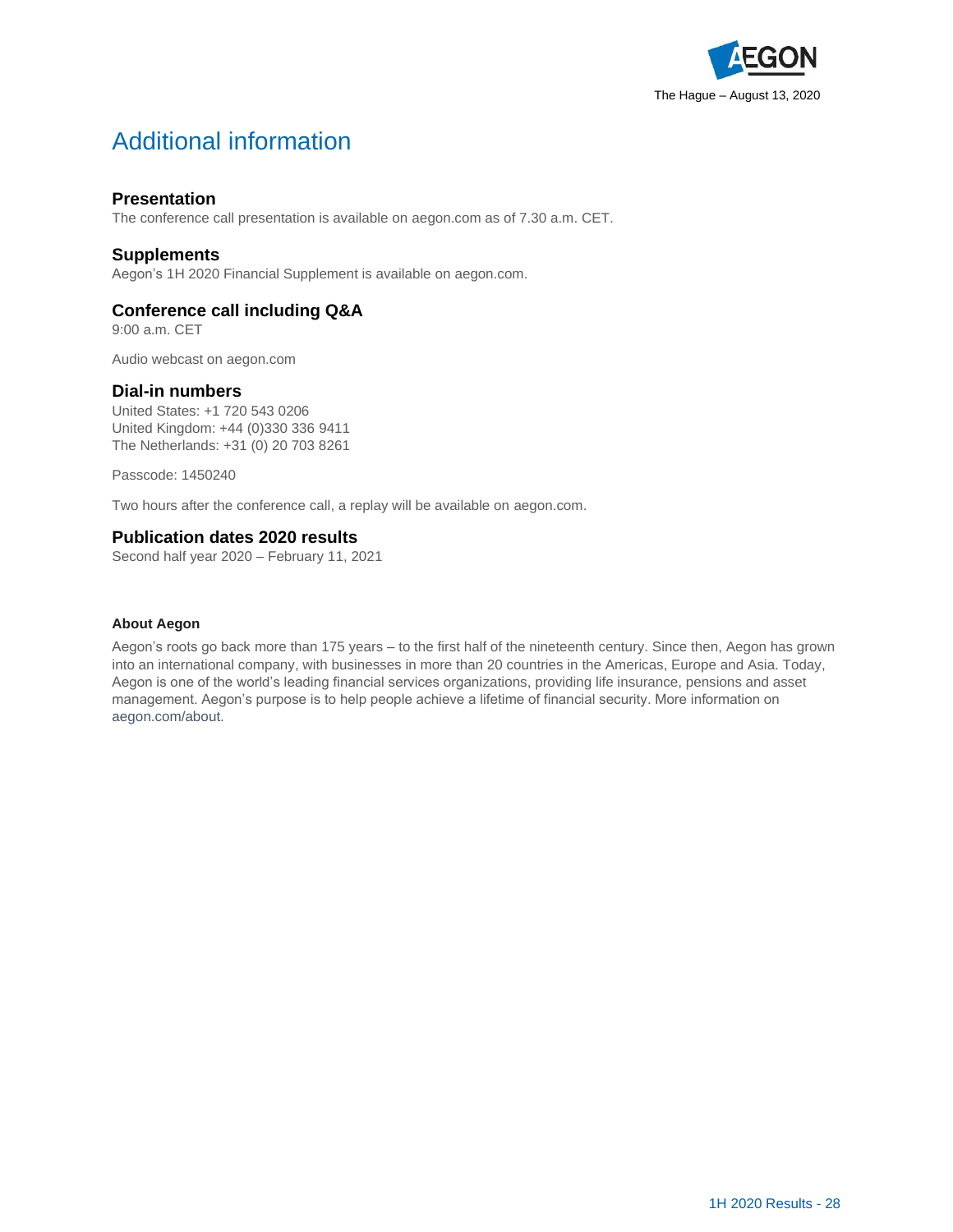

#### **Notes (1 of 2):**

1) For segment reporting purposes underlying earnings before tax, net underlying earnings, commissions and expenses, operating expenses, income tax (including joint ventures (jv's) and associated companies), income before tax (including **es (1 of 2):**<br>For segment reporting purposes underlying earnings before tax, net underlying earnings, commissions and expens<br>operating expenses, income tax (including joint ventures (jv's) and associated companies), incom proportionate basis the revenues and expenses of Aegon's joint ventures and Aegon's associates. Aegon believes that these non-IFRS measures provide meaningful information about the underlying results of Aegon's business, including insight into the financial measures that Aegon's senior management uses in managing the business. Among other things, Aegon's senior management is compensated based in part on Aegon's results against targets using the non-IFRS measures presented here. While other insurers in Aegon's peer group present substantially similar non-IFRS measures, the non-IFRS measures presented in this document may nevertheless differ from the non-IFRS measures presented by other insurers. There is no standardized meaning to these measures under IFRS or any other recognized set of accounting standards. Readers are cautioned to consider carefully the different ways in which Aegon and its peers present similar information before comparing them.

Aegon believes the non-IFRS measures shown herein, when read together with Aegon's reported IFRS financial statements, provide meaningful supplemental information for the investing public to evaluate Aegon's business after eliminating the impact of current IFRS accounting policies for financial instruments and insurance contracts, which embed a number of accounting policy alternatives that companies may select in presenting their results (i.e. companies can use different local GAAPs to measure the insurance contract liability) and that can make the comparability from period to period difficult.

Aegon segment reporting is based on the businesses as presented in internal reports that are regularly reviewed by the Executive Board which is regarded as the chief operating decision maker.

The following table provides the reconciliation from the non-IFRS-EU measures underlying earnings before tax, income tax and income before tax to the most comparable IFRS-EU measure.

| <b>Segment information</b>                                                                                                      |                 |              |                           |                 |                         |       |
|---------------------------------------------------------------------------------------------------------------------------------|-----------------|--------------|---------------------------|-----------------|-------------------------|-------|
|                                                                                                                                 | First half 2020 |              |                           | First half 2019 |                         |       |
|                                                                                                                                 |                 | ventures and |                           |                 | ventures                |       |
|                                                                                                                                 | Segment         | associates   |                           | Segment         | and                     |       |
| <b>EUR</b> millions                                                                                                             | total           |              | eliminations Consolidated | total           | associates Consolidated |       |
|                                                                                                                                 |                 |              |                           |                 |                         |       |
| <b>Net Underlying earnings</b>                                                                                                  | 589             | 33           | 623                       | 831             | 47                      | 878   |
| Tax on underlying earnings                                                                                                      | (110)           | 24           | (87)                      | (177)           | 20                      | (156) |
| Underlying earnings before tax                                                                                                  | 700             | 10           | 710                       | 1,008           | 26                      | 1,034 |
| Fair value items                                                                                                                | 680             | (30)         | 650                       | (394)           | (42)                    | (436) |
| Realized gains / (losses) on investments                                                                                        | 16              | (5)          | 11                        | 275             | (1)                     | 274   |
| Impairment charges                                                                                                              | (209)           |              | (209)                     | (54)            |                         | (53)  |
| Impairment reversals                                                                                                            | 15              |              | 15                        | 15              |                         | 15    |
| Other income / (charges)                                                                                                        | (1,071)         | 1            | (1,070)                   | (93)            |                         | (93)  |
| <b>Run-off businesses</b>                                                                                                       | 4               |              | $\overline{4}$            | 8               |                         | 8     |
| Income / (loss) before tax                                                                                                      | 135             | (24)         | 111                       | 765             | (16)                    | 749   |
| Income tax from certain proportionately<br>consolidated joint ventures and associates                                           |                 |              |                           |                 |                         |       |
| included in income before tax                                                                                                   | 24              | (24)         |                           | 16              | (16)                    |       |
| Income tax (expense) / benefit                                                                                                  | 68              | 24           | 92                        | (148)           | 16                      | (132) |
| Of which income tax from certain<br>proportionately consolidated joint ventures and<br>associates included in income before tax | (24)            | 24           |                           | (16)            | 16                      |       |
| Net income / (loss)                                                                                                             | 202             |              | 202                       | 617             | ۰                       | 617   |
|                                                                                                                                 |                 |              |                           |                 |                         |       |

| <b>Segment information</b> |  |
|----------------------------|--|
|----------------------------|--|

|                                                                                                                                 | Second half 2019 |            |                           |  |
|---------------------------------------------------------------------------------------------------------------------------------|------------------|------------|---------------------------|--|
|                                                                                                                                 | ventures and     |            |                           |  |
|                                                                                                                                 | Seament          | associates |                           |  |
| <b>EUR</b> millions                                                                                                             | total            |            | eliminations Consolidated |  |
|                                                                                                                                 |                  |            |                           |  |
| <b>Net Underlying earnings</b>                                                                                                  | 816              | 48         | 864                       |  |
| Tax on underlying earnings                                                                                                      | (145)            | 24         | (120)                     |  |
| Underlying earnings before tax                                                                                                  | 961              | 24         | 985                       |  |
| Fair value items                                                                                                                | 168              | (46)       | 122                       |  |
| Realized gains / (losses) on investments                                                                                        | 131              | (2)        | 129                       |  |
| Impairment charges                                                                                                              | (41)             |            | (50)                      |  |
| Impairment reversals                                                                                                            | 58               |            | 58                        |  |
| Other income / (charges)                                                                                                        | (188)            |            | (188)                     |  |
| Run-off businesses                                                                                                              | 15               |            | 15                        |  |
| Income / (loss) before tax                                                                                                      | 1,103            | (24)       | 1,079                     |  |
| Income tax from certain proportionately<br>consolidated joint ventures and associates<br>included in income before tax          | 24               | (24)       |                           |  |
|                                                                                                                                 |                  |            |                           |  |
| Income tax (expense) / benefit                                                                                                  | (195)            | 24         | (171)                     |  |
| Of which income tax from certain<br>proportionately consolidated joint ventures and<br>associates included in income before tax | (24)             | 24         |                           |  |
| Net income / (loss)                                                                                                             | 908              |            | 908                       |  |
|                                                                                                                                 |                  |            |                           |  |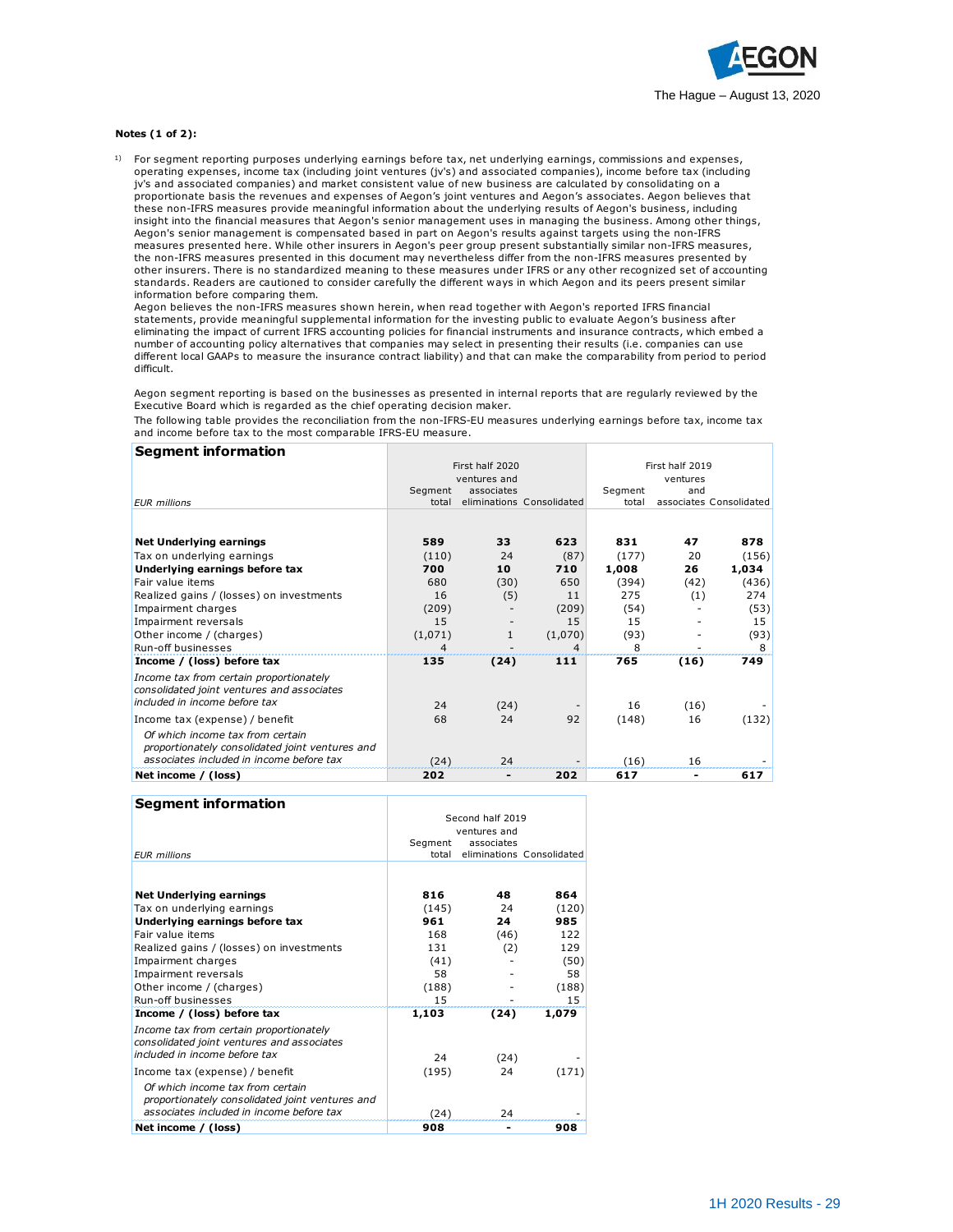

#### **Notes (2 of 2):**

- <sup>2)</sup> New life sales is defined as new recurring premiums plus 1/10 of single premiums.
- 3) The present value, at point of sale, of all cashflows for new business written during the reporting period, calculated using approximate es (2 of 2):<br>New life sales is defined as new recurring premiums plus 1/10 of single premiums.<br>The present value, at point of sale, of all cashflows for new business written during the reporting period, calculated using ap investment returns expected to be earned in the future in excess of risk free rates (swap curves), with the exception of an allowance for liquidity premium. The Swap curve is extrapolated beyond the last liquid point to an ultimate forward rate. The market consistent New life sales is defined as new recurring premiums plus 1/10 of single premiums.<br>The present value, at point of sale, of all cashflows for new business written during the reporting period, calculated using a pproxima<br>poin value margin for non-hedgeable non-financial risks and the costs of non-hedgeable stranded capital.
- 4) Return on equity is a ratio calculated by dividing the net underlying earnings after cost of leverage, by the average shareholders' equity excluding the revaluation reserve.
- 5) 6) Included in Other income/(charges) are income/charges made to policyholders with respect to income tax in the United Kingdom. Includes production on investment contracts without a discretionary participation feature of which the proceeds are not recognized as
- revenues but are directly added to Aegon's investment contract liabilities for UK.
- <sup>7)</sup> APE = recurring premium +  $1/10$  single premium.
- 8) Reconciliation of operating expenses, used for segment reporting, to Aegon's IFRS based operating expenses.

|                                                   | First half | First half |
|---------------------------------------------------|------------|------------|
|                                                   | 2020       | 2019       |
| Employee expenses                                 | 1,038      | 1,078      |
| Administrative expenses                           | 822        | 720        |
| Operating expenses for IFRS reporting             | 1,860      | 1,798      |
| Operating expenses related to jv's and associates | 126        | 120        |
| Operating expenses in earnings release            | 1,986      | 1,918      |

- 9) New life sales, gross deposits and net deposits data include results from Aegon's joint ventures and Aegon's associates consolidated on a proportionate basis.
- <sup>10)</sup> The calculation of the Solvency II capital surplus and ratio are based on Solvency II requirements. For insurance entities in Solvency II equivalent regimes (United States, Bermuda and Brazil) local regulatory solvency measurements are used. Specifically, required capital for the regulated entities in the US is calculated as one and a half times (150%) the upper end of the Company Action Level range (200% of Authorized Control Level) as applied by the National Association of Insurance Commissioners in the US, while the own funds is calculated by applying a haircut to available capital under the local regulatory solvency measurement of one time (100%) the upper end of the Company Action Level range. For entities in financial sectors other than the insurance sector, the solvency requirements of the appropriate regulatory framework are taken into account in the group ratio. The group ratio does not include Aegon Bank N.V. As the UK With-Profit funds is ring fenced, no surplus is taken into account regarding the UK With-Profit funds for Aegon UK and Group numbers. The solvency II capital ratio reflects are a critic in financial sectors other than the interest capital calculation is subject to supervisory in the differency of the UK With-Profit funds is ring fenced, no surplus is tak
- <sup>11)</sup> The solvency II capital ratio reflects Aegon's interpretation of Solvency II requirements and are not final until filed with the regulators.

12) The numbers in this release are unaudited.